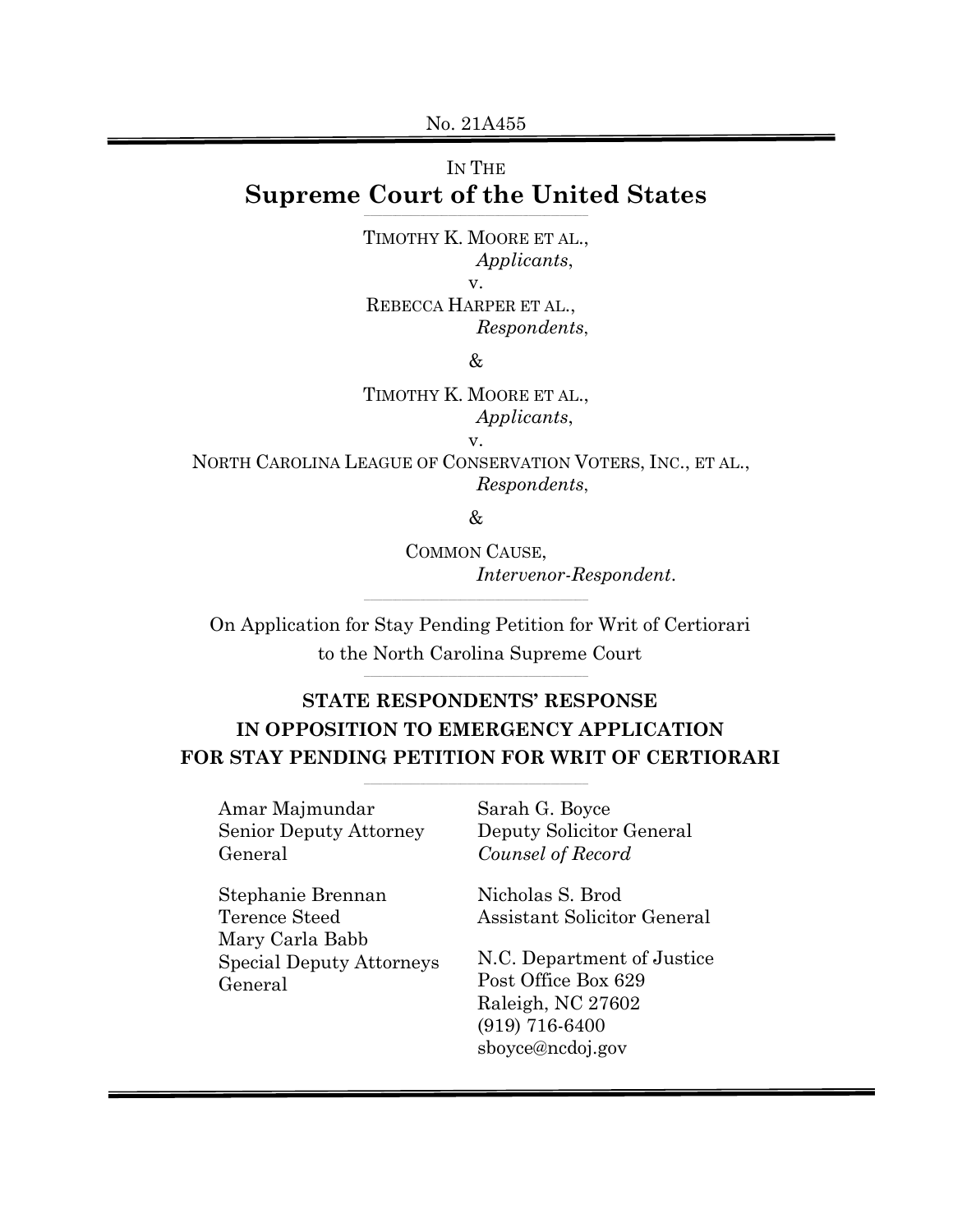# **TABLE OF CONTENTS**

# **Page**

| A.        | North Carolina's primary election will take place on May 17,                    |
|-----------|---------------------------------------------------------------------------------|
| <b>B.</b> | Holding the election on May 17 is contingent on numerous                        |
| $C$ .     | Plaintiffs challenge the State's new maps, delaying elections                   |
| D.        | State and county elections officials begin to carry out the                     |
|           |                                                                                 |
| I.        | The Purcell Principle Provides an Independent and Sufficient                    |
|           | $\mathbf{A}$ .<br>The <i>Purcell</i> principle bars federal intervention into   |
|           | <b>B.</b><br>The <i>Purcell</i> principle applies here and precludes a stay  17 |
| II.       | Accepting Applicants' Merits Arguments Would Upend the                          |
|           |                                                                                 |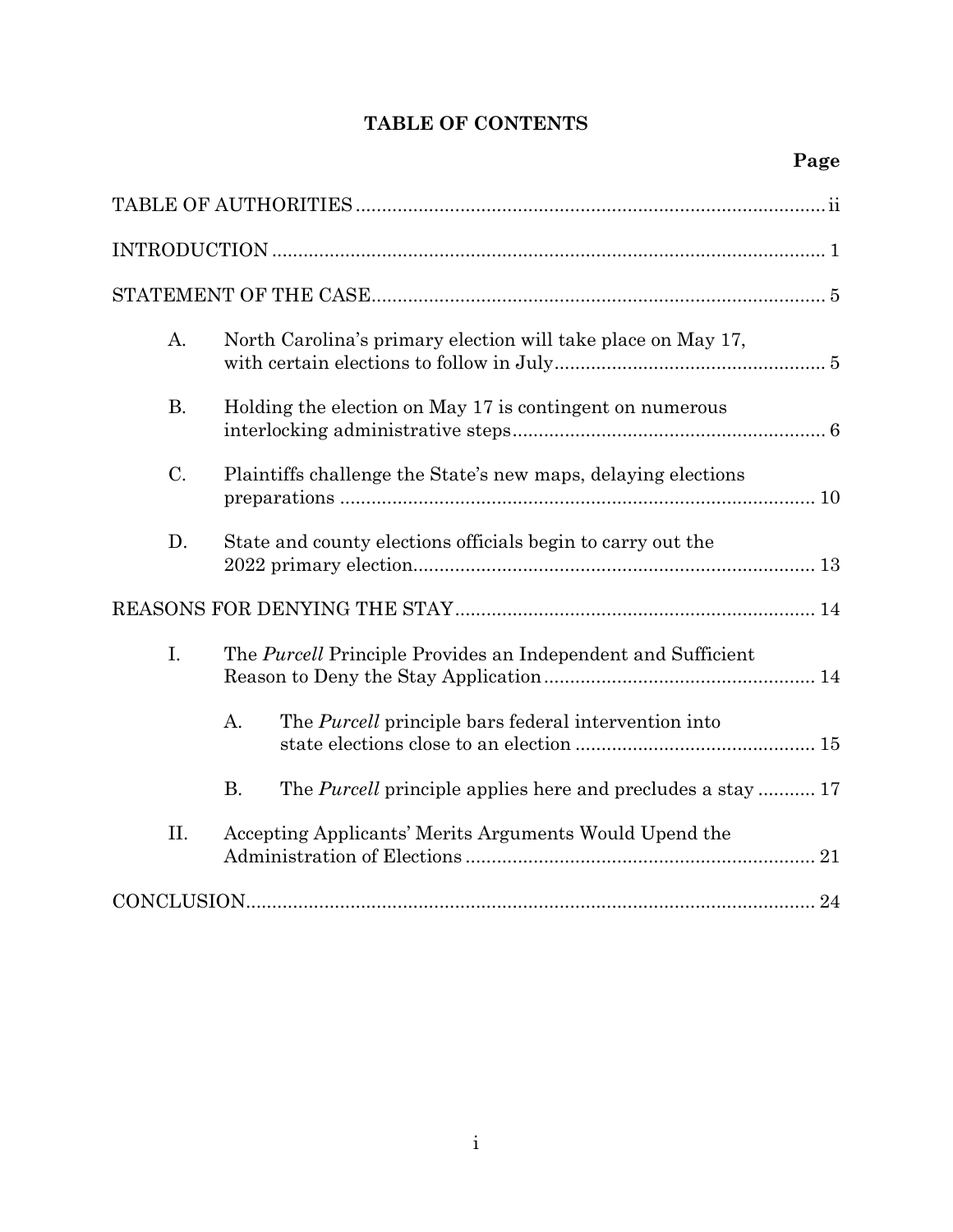# **TABLE OF AUTHORITIES**

## **Cases**

| Andino v. Middleton,                                          |  |
|---------------------------------------------------------------|--|
| Ariz. State Legislature v. Ariz. Indep. Redistricting Comm'n, |  |
| Benisek v. Lamone,                                            |  |
| Burdick v. Takushi,                                           |  |
| Clarno v. People Not Politicians,                             |  |
| Cooper v. Berger,                                             |  |
| Democratic Nat'l Comm. v. Wisc. State Legislature,            |  |
| Harper v. Hall,                                               |  |
| Harper v. Hall,                                               |  |
| Little v. Reclaim Idaho,                                      |  |
| Merrill v. Milligan,                                          |  |
| Merrill v. People First of Ala.,                              |  |
| Merrill v. People First of Ala.,                              |  |
| Mistretta v. United States,                                   |  |
| N.C. League of Conservation Voters, Inc. v. Hall,             |  |
| N.C. League of Conservation Voters, Inc. v. Hall,             |  |
| Purcell v. Gonzalez,                                          |  |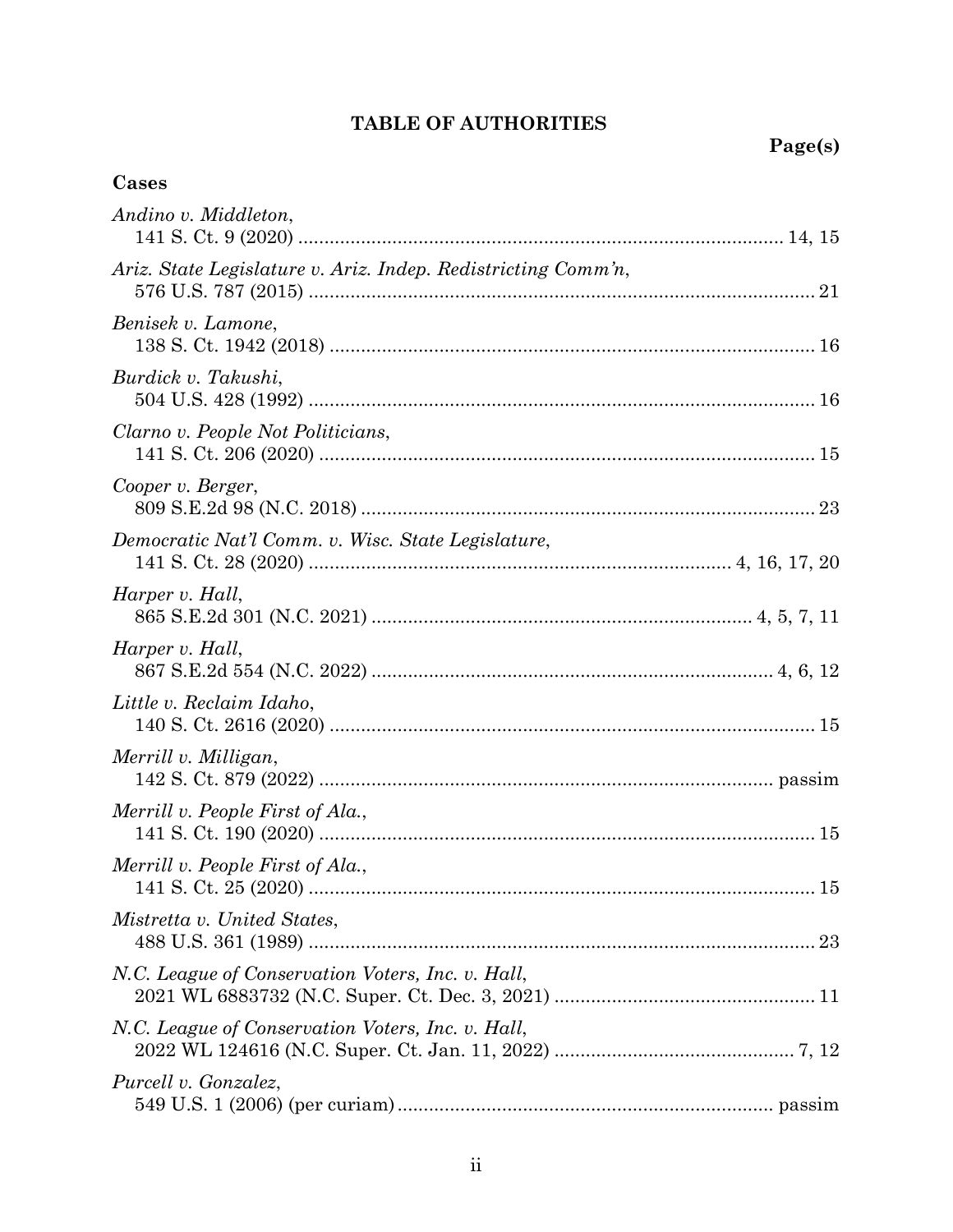| Republican Nat'l Comm. v. Democratic Nat'l Comm., |  |
|---------------------------------------------------|--|
| Veasey v. Perry,                                  |  |
|                                                   |  |
| <b>Constitutional Provisions</b>                  |  |
|                                                   |  |
|                                                   |  |
|                                                   |  |
| <b>Statutes</b>                                   |  |
|                                                   |  |
|                                                   |  |
|                                                   |  |
|                                                   |  |
|                                                   |  |
|                                                   |  |
|                                                   |  |
|                                                   |  |
|                                                   |  |
|                                                   |  |
|                                                   |  |
|                                                   |  |
|                                                   |  |
|                                                   |  |
|                                                   |  |
|                                                   |  |
| <b>North Carolina Session Laws</b>                |  |
|                                                   |  |
|                                                   |  |
|                                                   |  |
|                                                   |  |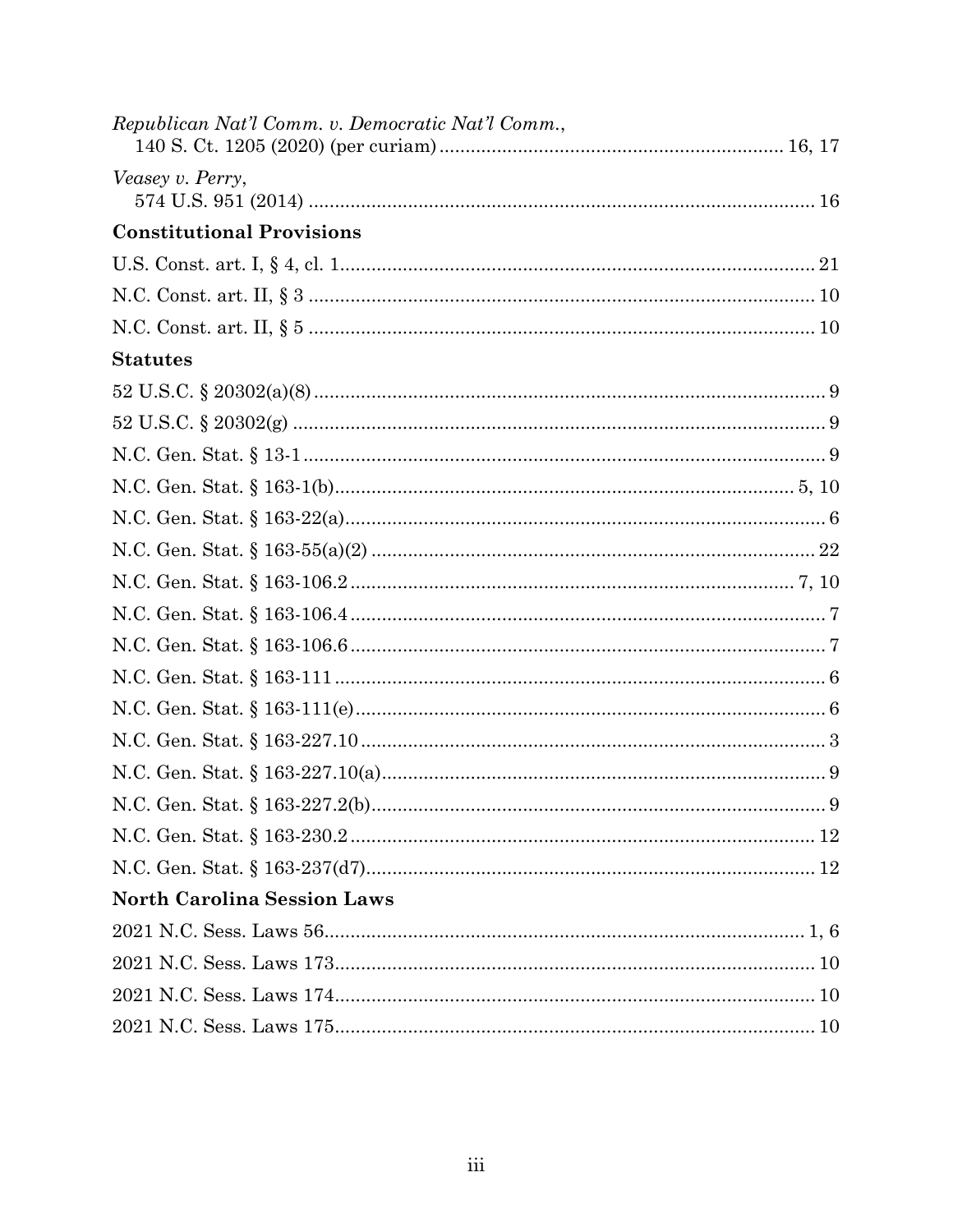## **Other Authorities**

| N.C. State Bd. of Elecs., <i>Elections Postponed in Several North Carolina</i> |  |
|--------------------------------------------------------------------------------|--|
| Nat'l Conference of State Legislatures, 2020 Census Delays and the Impact on   |  |
| State Def. Br., No. 413PA21 (N.C. Jan. 28, 2022), https://bit.ly/3plzCmA 12    |  |
| State Def. Response to Pet. for Discretionary Review and Motion for Temporary  |  |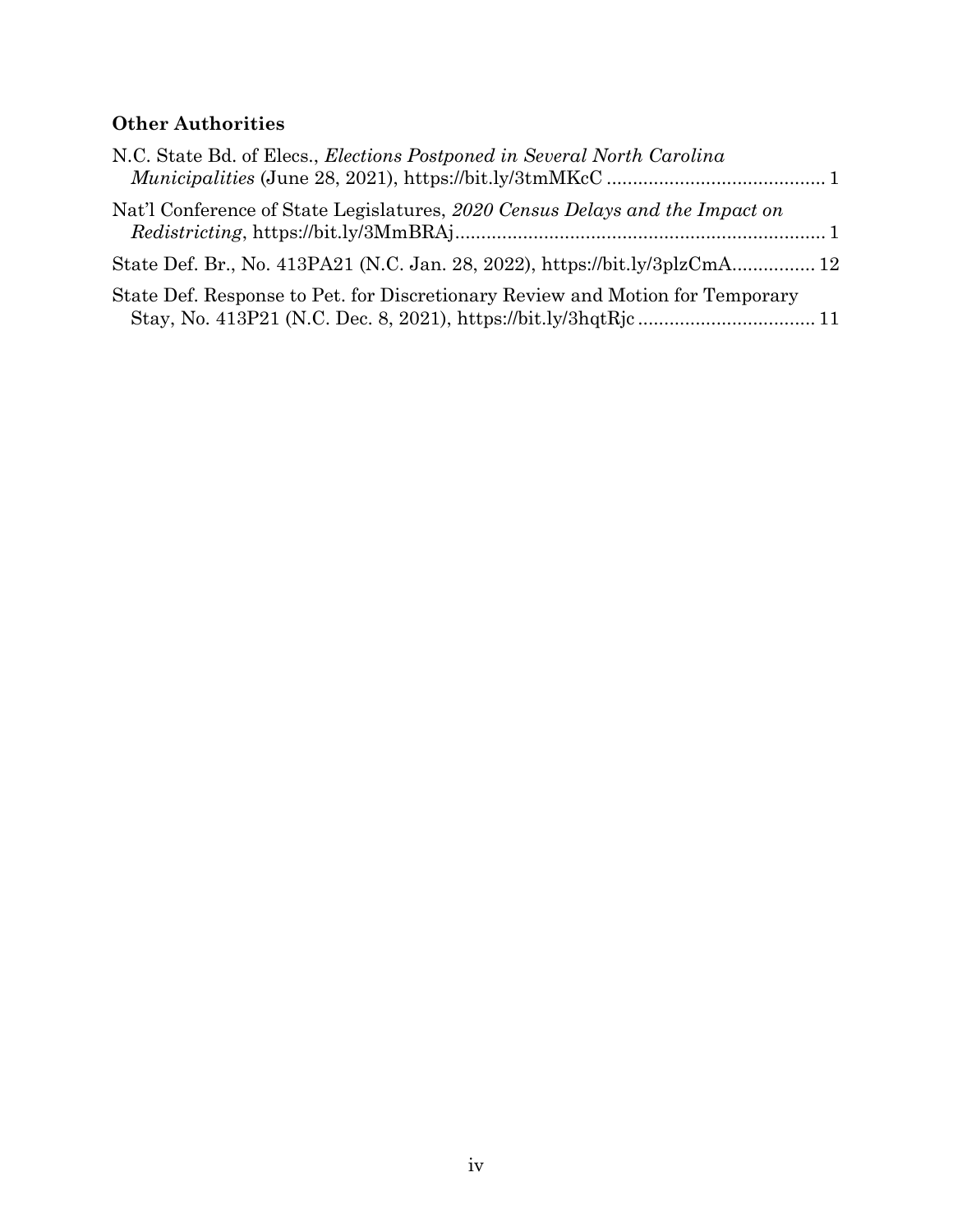The State of North Carolina, the North Carolina State Board of Elections, and the State Board's Members and Executive Director in their official capacities respectfully file this memorandum in opposition to the application for an emergency stay pending a petition for certiorari.

#### **INTRODUCTION**

In a normal election cycle, "[r]unning elections state-wide is extraordinarily complicated and difficult." *Merrill v. Milligan*, 142 S. Ct. 879, 880 (2022) (Kavanaugh, J., concurring in grant of applications for stays). Elections officials must navigate "significant logistical challenges" that require "enormous advance preparations." *Id.* This election cycle, COVID-19 has exacerbated these ordinary challenges, delaying the results from the 2020 census and, in turn, redistricting efforts and ballot-preparation procedures across the country. *See, e.g.*, Nat'l Conference of State Legislatures, *2020 Census Delays and the Impact on Redistricting*, https://bit.ly/3MmBRAj. In North Carolina, the census delays also forced many municipalities—including many of the State's largest cities—to shift their municipal elections from the fall of 2021 to this year. *See* 2021 N.C. Sess. Laws 56; N.C. State Bd. of Elecs., *Elections Postponed in Several North Carolina Municipalities* (June 28, 2021), https://bit.ly/3tmMKcC.

State-court litigation over redistricting has caused further disruption, delaying the State's 2022 primary election. Since this litigation began roughly three-and-a-half months ago, the State Board has consistently highlighted the fact that the State's primary cannot be delayed indefinitely. Prior to conducting the general election on November 8, 2022, the State Board and county boards of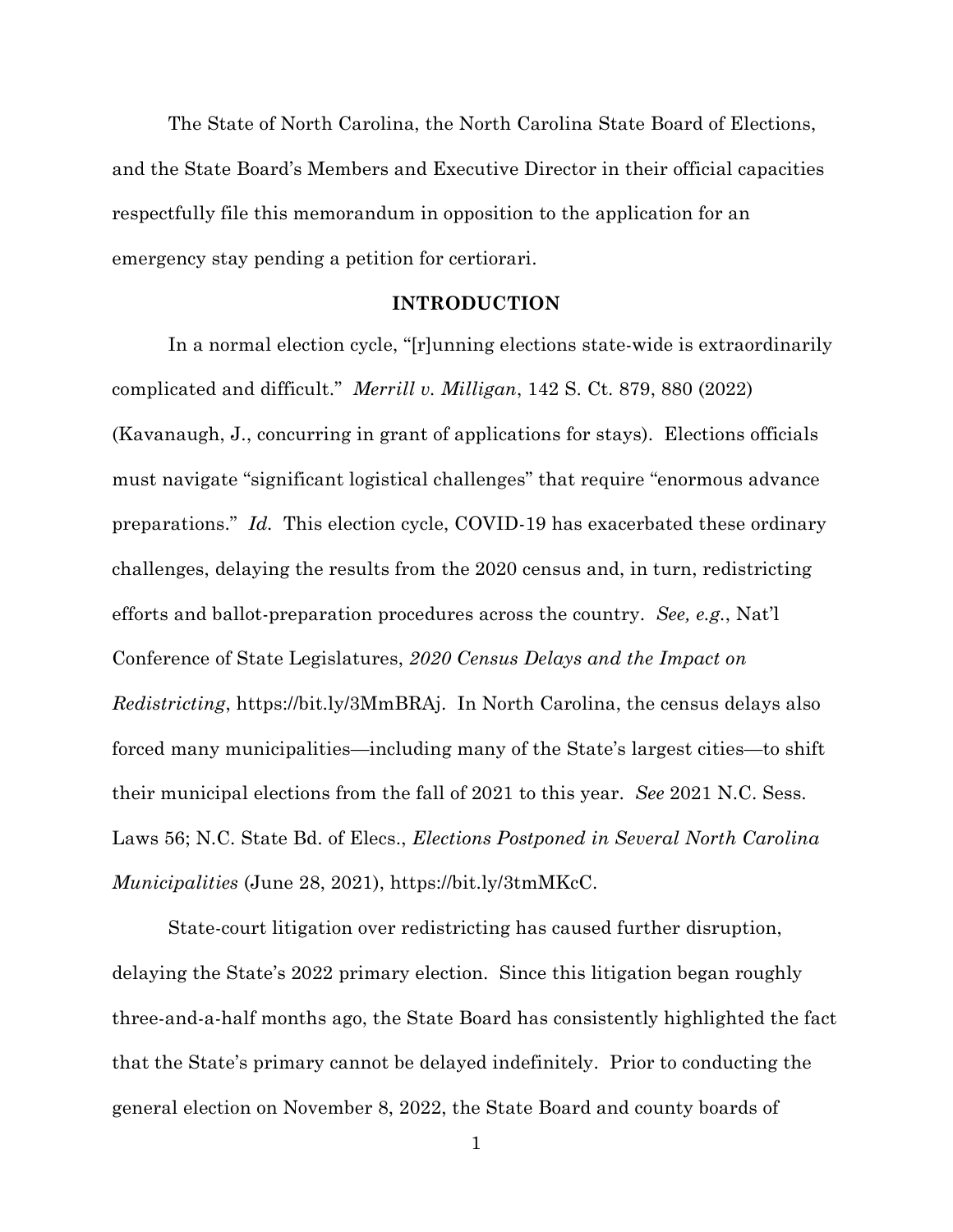elections must conduct elections on two separate dates. They must hold a statewide primary, second elections in certain municipalities, and any state and federal run-offs that are legally required. The periods of time between these elections, moreover, must be long enough for elections officials to prepare and proof ballots, test elections equipment, comply with state and federal law on mailing absentee ballots, and canvass and certify the results.

Working backwards from the immovable general-election date, and taking into account these interlocking deadlines, the State Board's Executive Director told North Carolina's state courts that the statewide primary needed to occur by May 17, 2022. That meant that, by the State Board's calculation, the Board needed the State's revised voting districts to be settled by mid-February. *See* App. 13, ¶ 23. In identifying these proposed dates, the State Board sought to reduce as many buffers built into the standard election cycle as possible without hamstringing its ability to comply with its obligations under state and federal law. Even so, the State Board recognized that the proposed dates would require state and county staff to work late-night hours and to simultaneously perform certain election-preparation functions that are usually accomplished sequentially.

Consistent with the State Board's guidance, the North Carolina Supreme Court moved the statewide primary to May 17 and entered orders effectively finalizing the State's new districts on February 23.

The stay that Applicants request would jeopardize this carefully calibrated timeline. As soon as the North Carolina Supreme Court acted last week, state and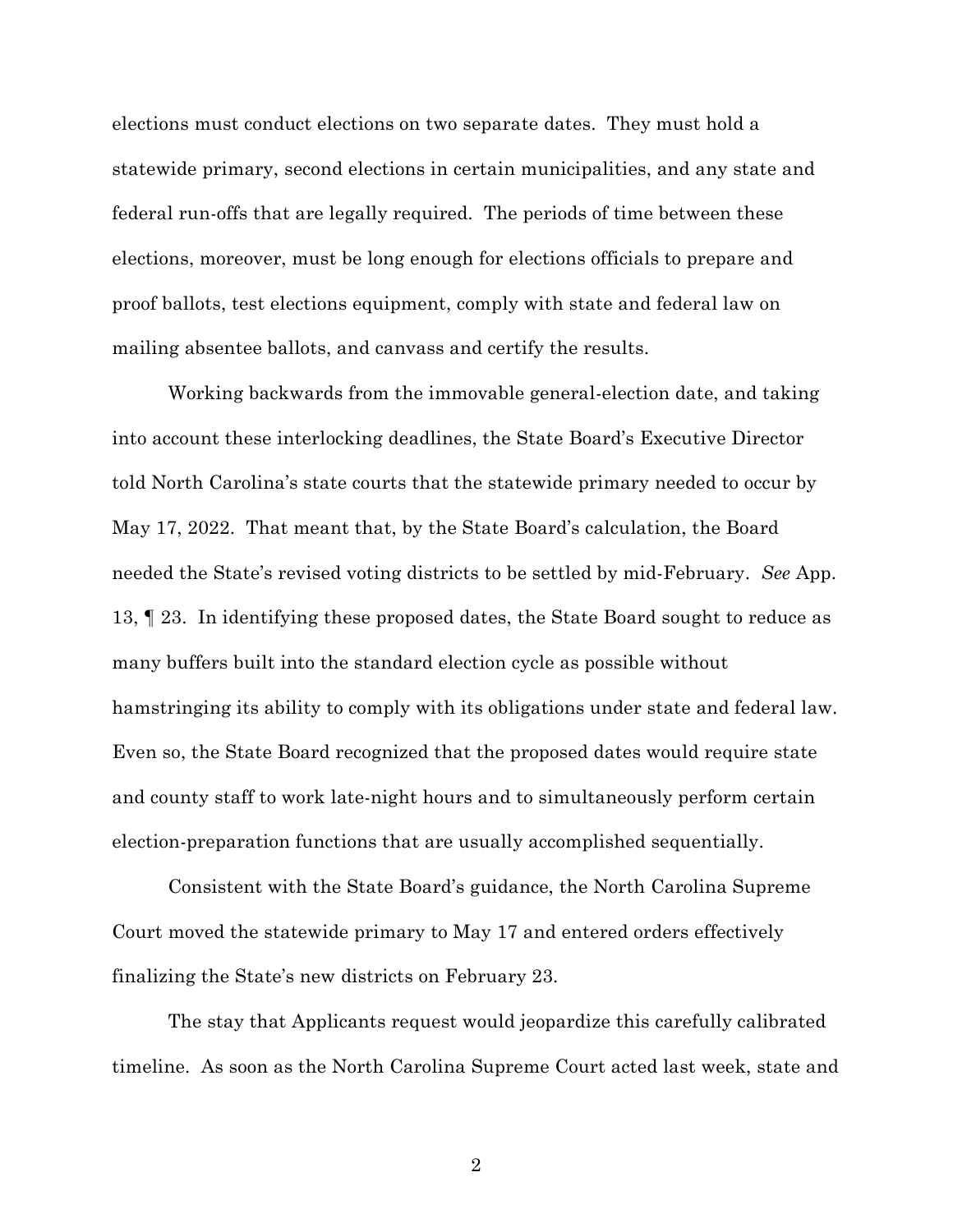county elections officials began the technical work of ensuring that addresses throughout the State are assigned to the right voting jurisdictions in the State's system. This "geocoding" process ensures that voters receive the correct ballot in the primary election, for which absentee voting is scheduled to begin on March 28. N.C. Gen. Stat. § 163-227.10. Because the boards had already completed geocoding in 2021, after the General Assembly enacted the first set of maps, they had to remove the prior coding from the system and start over. A stay from this Court would require all of the congressional geocoding work to be undone and redone once more.

In addition, after the state supreme court entered its orders, the State's candidate-filing window reopened. Candidates who had filed to run for office in December 2021, but who found themselves in new districts after the state supreme court's orders, had the opportunity to withdraw and file in new districts or in entirely new contests. As of yesterday, March 1, the candidate-withdrawal deadline has passed. If this Court enters a stay and the State reverts back to the old congressional map, any number of candidates will find themselves registered to run in the wrong district or for an office they no longer wish to pursue.

Given this context, Applicants' stay request should be denied. It is a "bedrock tenet of election law" that courts should not interfere with a State's elections laws and procedures "in the period close to an election." *Milligan*, 142 S. Ct. at 880-81 (Kavanaugh, J., concurring in grant of applications for stays); *see*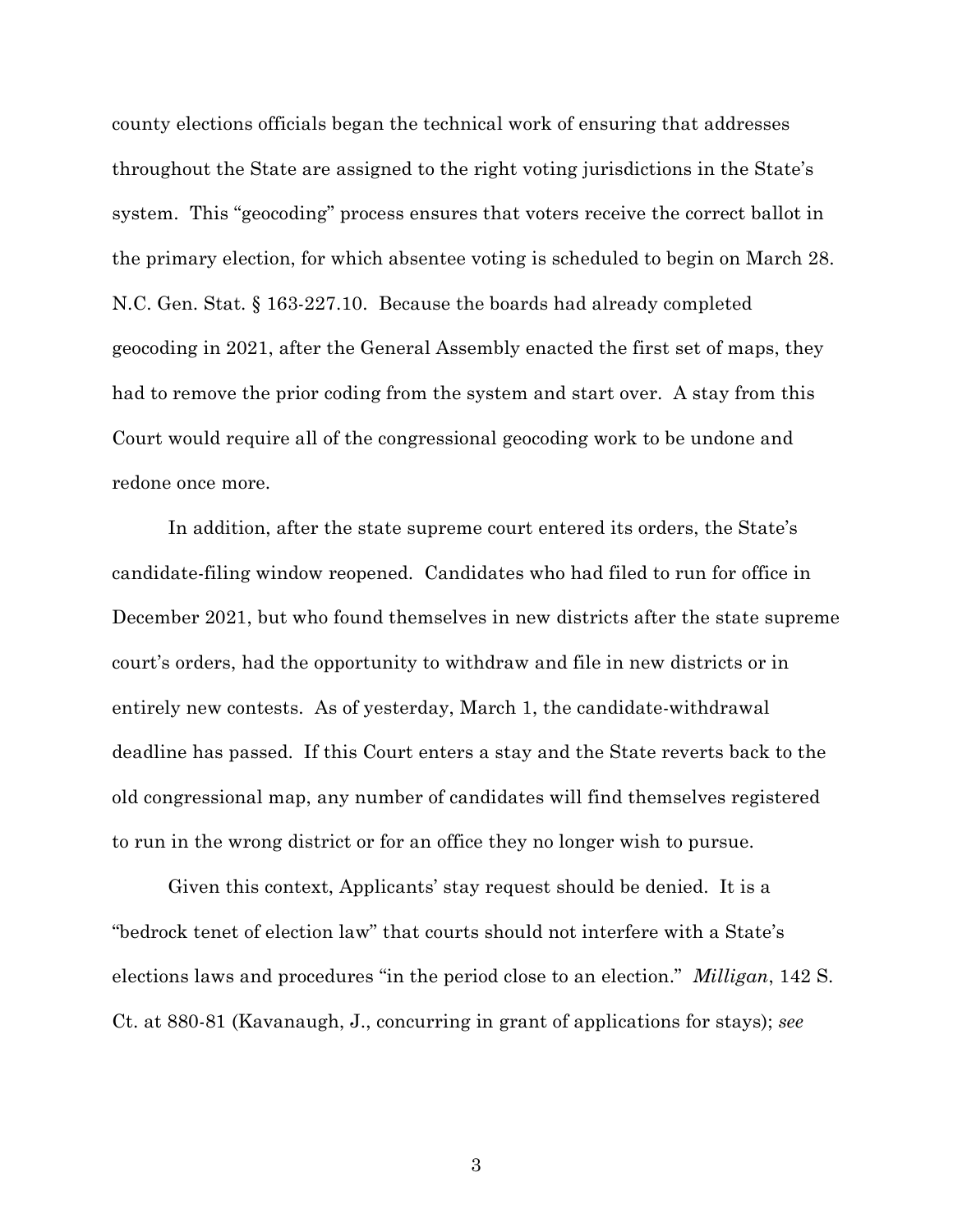*also Purcell v. Gonzalez*, 549 U.S. 1, 4-6 (2006) (per curiam). This case falls squarely in the heartland of the *Purcell* principle.

North Carolina's state courts, to be sure, also acted recently. But the state supreme court made the decision to move the State's primary from March to May months ago. *Harper v. Hall*, 865 S.E.2d 301, 302 (N.C. 2021). And it is plain that that court very deliberately structured the schedule for resolving this litigation to accommodate an election-preparation timeline that the State Board had represented would be workable. *See id.* at 303; *Harper v. Hall*, 867 S.E.2d 554, 558 (N.C. 2022).

More to the point, recently, members of this Court have cast doubt on whether *Purcell* can even apply to state court action. These Justices have indicated, for example, that "[i]t is one thing for a State on its own to toy with its election laws close to a State's elections. But it is quite another thing for a federal court to swoop in and re-do a State's elections laws in the period close to an election." *Milligan*, 142 S. Ct. at 881 (Kavanaugh, J., concurring in grant of applications for stays); *see also, e.g.*, *Democratic Nat'l Comm. v. Wisc. State Legislature*, 141 S. Ct. 28, 28 (2020) (Roberts, C.J., concurring in denial of application to vacate stay) (explaining that while "federal intrusion on state lawmaking processes" required staying a federal-court injunction of state election laws, "the authority of state courts to apply their own constitutions to election regulations" required denying a stay application arising from a state high court (citing *Scarnati v. Boockvar*, 141 S. Ct. 644 (2020)).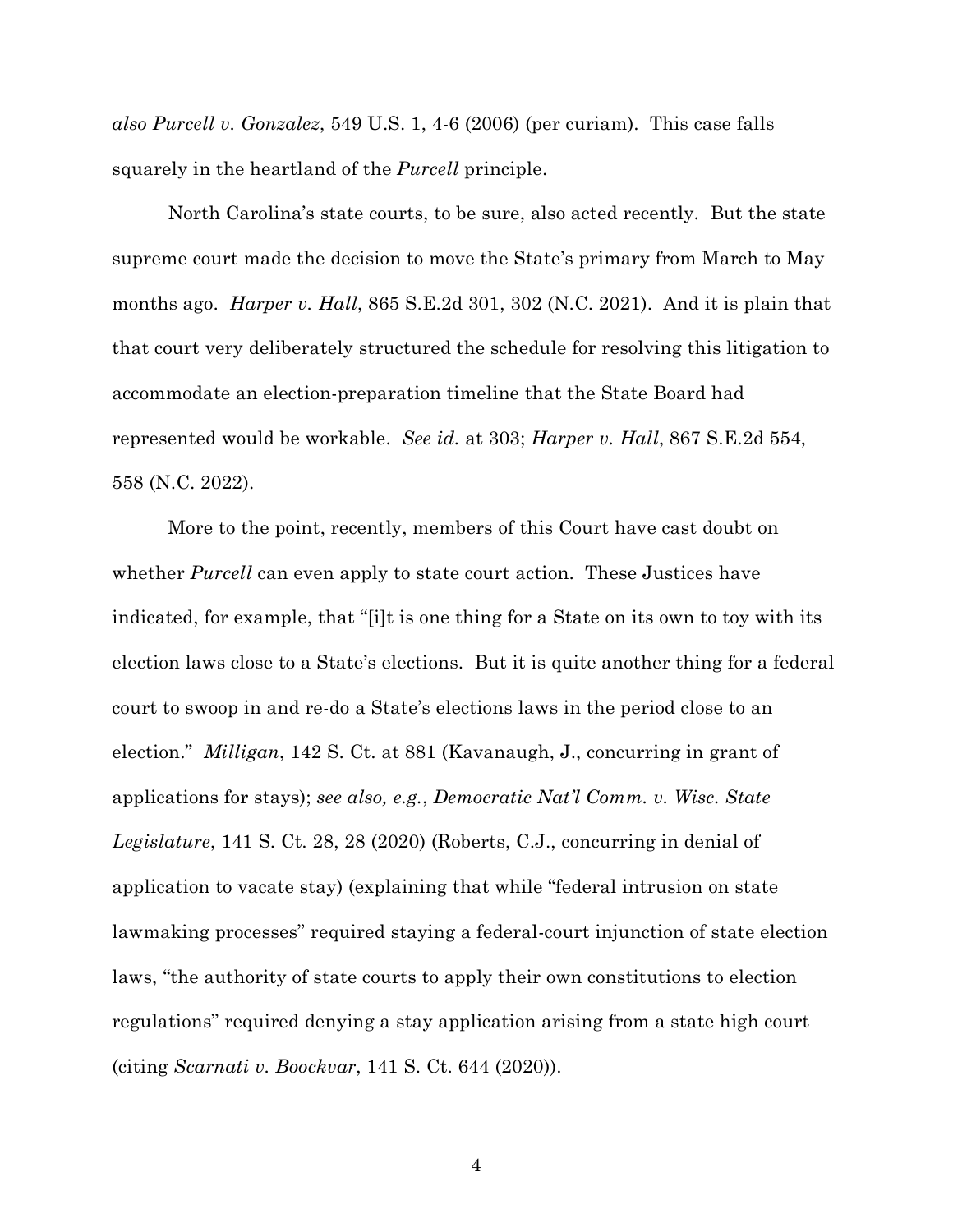This Court's consistent practice bears this distinction out. In fact, in the nearly two decades since the Court decided *Purcell*, not once has it used the principle to override a state court's action. There is no reason to change the Court's settled approach here.

Finally, in addition to these dispositive equitable considerations, Applicants also cannot succeed on the merits of their Elections Clause claim. Applicants' arguments are inconsistent with this Court's precedents and would otherwise upend the administration of elections across the country.

For all these reasons, State Respondents respectfully submit that Applicants' request for an emergency stay should be denied.

#### **STATEMENT OF THE CASE**

### **A. North Carolina's primary election will take place on May 17, with certain elections to follow in July.**

North Carolina's statewide primary election was originally scheduled for March 8, 2022. N.C. Gen. Stat. § 163-1(b). Because of this litigation, however, the primary was moved to May 17, 2022, eleven weeks from now. *Harper v. Hall*, 865 S.E.2d 301, 302 (N.C. 2021). Contests on the ballot during this primary include the U.S. Senate and House of Representatives, the state General Assembly, state judges, district attorneys, and county offices. App. 5-6, ¶ 3. Roughly one-third of North Carolina's counties will also hold municipal races as part of the primary, including some of the State's largest municipalities. App. 6, ¶ 3; *supra* p. 1.

Many locations within the State will also hold July elections, some of which depend on the May primary results. For municipal races that use the primary-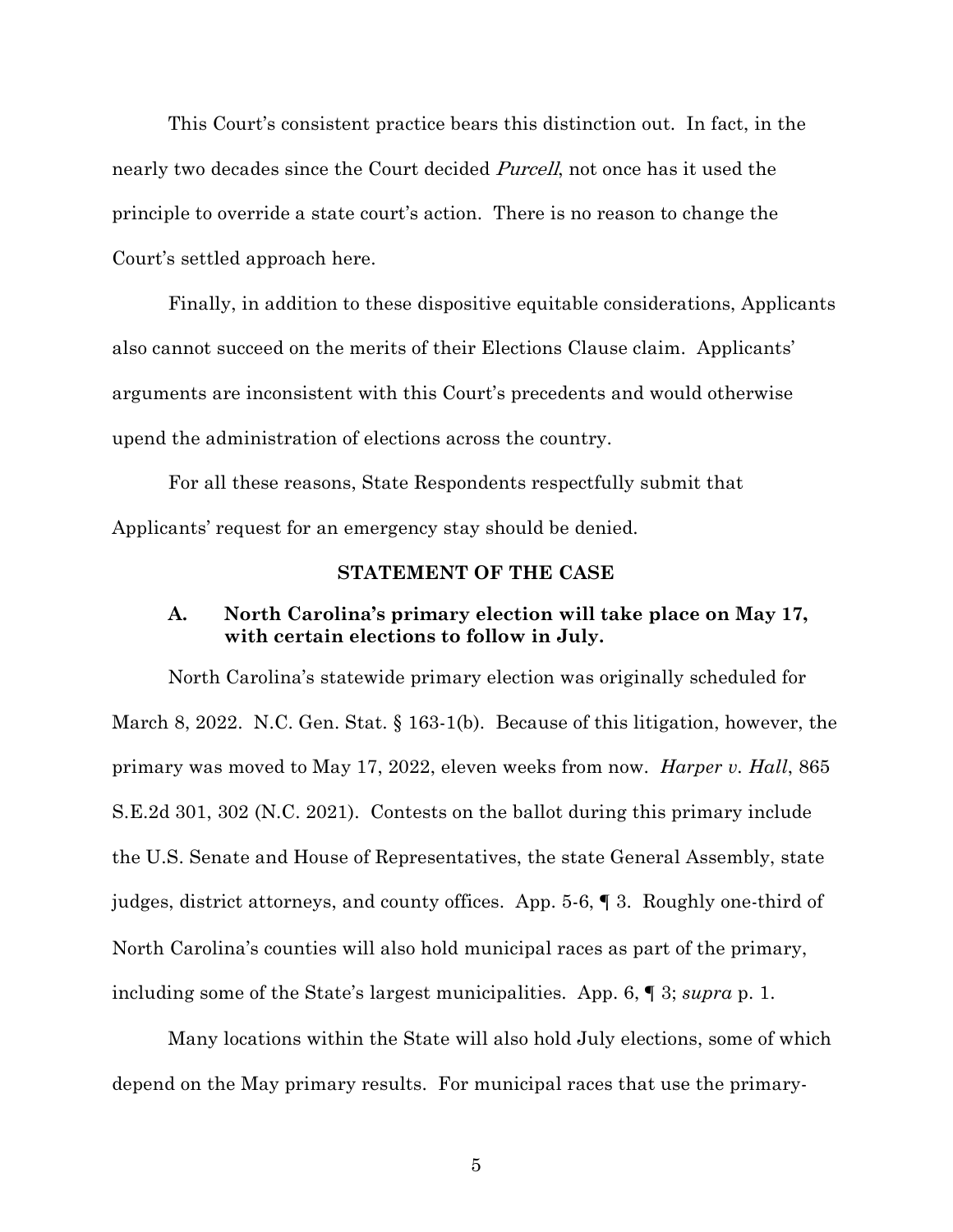and-election or election-and-runoff methods, the second election will take place on July 5 or 26, 2022, depending on whether a second primary for a federal office is simultaneously taking place. *See* N.C. Gen. Stat. § 163-111(e); 2021 N.C. Sess. Laws 56, § 1(e); *Harper v. Hall*, 867 S.E.2d 554, 558 (N.C. 2022). In non-municipal races where no candidate receives more than 30 percent of the vote, and where the second-place finisher requests a run-off, a second primary will also be held on July 5 or 26, depending on whether a second primary for a federal office is involved. *See* N.C. Gen. Stat. § 163-111. If the second primary is held on July 26, the county boards and State Board must sequentially canvass the votes and then certify the results of that second primary by August 23 in order to prepare ballots ahead of the September 9, 2022 absentee-ballot distribution deadline for the general election. App. 13, ¶ 23 & n.3.

### **B. Holding the election on May 17 is contingent on numerous interlocking administrative steps.**

Before the May primary can take place, the State Board—and the 100 county boards of elections that it oversees—must carry out many administrative tasks. *See* N.C. Gen. Stat. § 163-22(a) ("The State Board of Elections shall have general supervision over the primaries and elections in the State . . . ."); *id.* § 163- 30 (creating the 100 county boards). Just a handful of these tasks are detailed below.

*First*, the State Board must oversee the candidate-filing process. Before the North Carolina Supreme Court moved the primary election from March to May, candidates seeking a party primary nomination were required to file notice of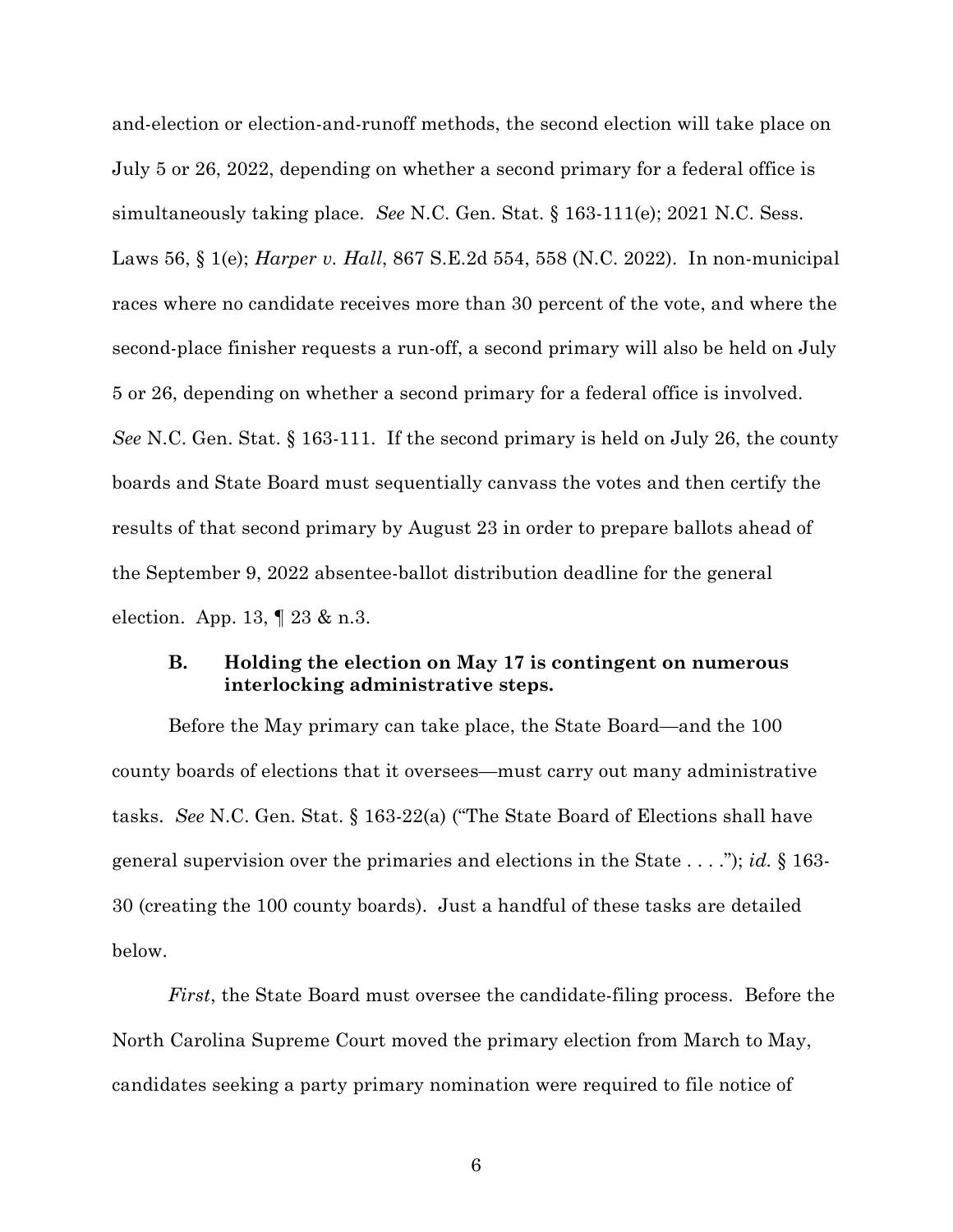their candidacy with the State Board during a two-week period in December 2021. *Id.* § 163-106.2. Three days into this period, the state supreme court stayed candidate filing as a result of this litigation. *See Harper v. Hall*, 865 S.E.2d 301, 302 (N.C. 2021). When the state supreme court issued its stay, it made clear that candidates who had already filed were "deemed to have filed for the same office" for the rescheduled May 2022 primary unless they provided "timely notice of withdrawal" to the State Board. *Id.*

Candidate filings and withdrawals remained stayed until the remedial maps took effect on February 23, 2022. The next day, the window to withdraw or file as a candidate reopened. The State Board has overseen candidate filing for the last week. The candidate-withdrawal deadline was yesterday, March 1, 2022. *See* N.C. Gen. Stat. § 163-106.4. For that reason, any candidate who currently has a notice filed in a particular jurisdiction will appear on the primary ballot under the contest for which they filed, and any votes for that candidate will be counted. *Id.* In addition, because the withdrawal deadline has now passed, no current candidate may file a notice of candidacy for any other office. *Id.* § 163-106.6. The candidate-filing deadline for candidates who have not yet filed in any jurisdiction is March 4, 2022—two days from now. *See N.C. League of Conservation Voters, Inc. v. Hall*, 2022 WL 124616, at \*115 (N.C. Super. Ct. Jan. 11, 2022).

*Second*, because the May primary follows redistricting, the state and county boards are currently updating their voter jurisdiction data. As soon as redistricting was complete and the State's maps were finalized on February 23,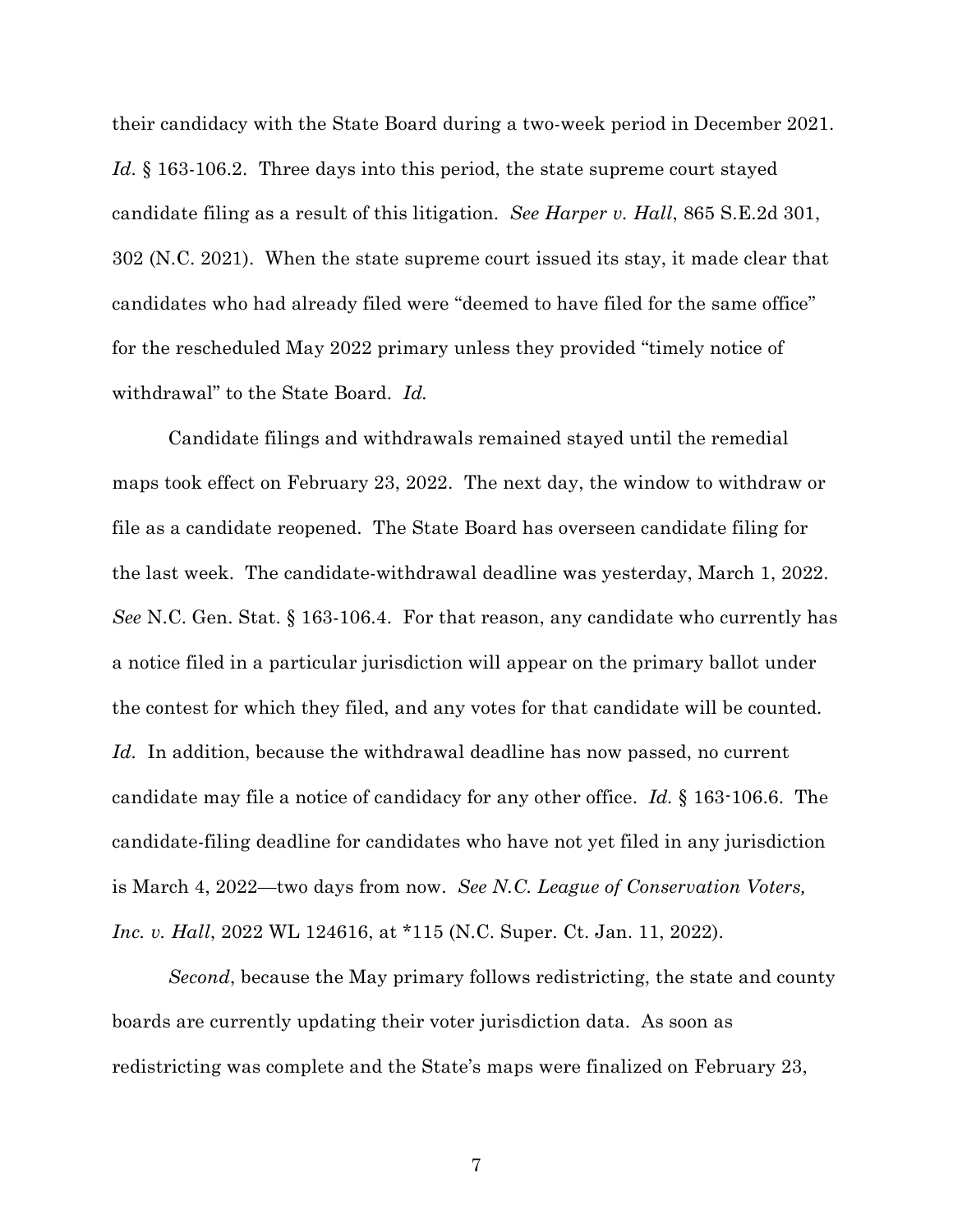2022, North Carolina elections officials began a weeks-long process called "geocoding." App. 6-7, ¶¶ 4-5. This technical process involves downloading state legislative and congressional district shapefiles, which contain the geographic data setting the boundaries for the State's electoral districts. App. 6, ¶ 5. Once the files are downloaded, State Board staff work with county board staff to update the voting jurisdictions that are assigned to specific addresses. App. 6-7, ¶ 5. After the assignment process is finished, but before the State begins printing ballots, the State Board conducts an audit to ensure total accuracy. App. 7, ¶ 5. In an affidavit filed with the state trial court, the State Board's Executive Director estimated that this process, which is now underway, would take roughly three weeks for all races in the 2022 primary. App. 7, ¶ 6.

*Third*, the State and county boards must prepare and proof ballots. This process begins as soon as geocoding is complete and candidate filing closes. App. 7, ¶ 7. Generating and proofing the ballots "involves multiple technical systems and quality-control checkpoints" and entails "proofing each ballot style for content." App. 7, ¶ 7. This part of the process also includes printing the ballots and delivering the necessary ballot materials to county boards. App. 7, ¶ 7. The Executive Director's affidavit estimated that the ballot-preparation processes for the 2022 primary would take 17 to 21 days.<sup>1</sup> App. 7,  $\P$  7.

 <sup>1</sup> Because the state supreme court did not act to finalize the voting districts until February 23, 2022, the time available for the State Board to complete this process is 17 days.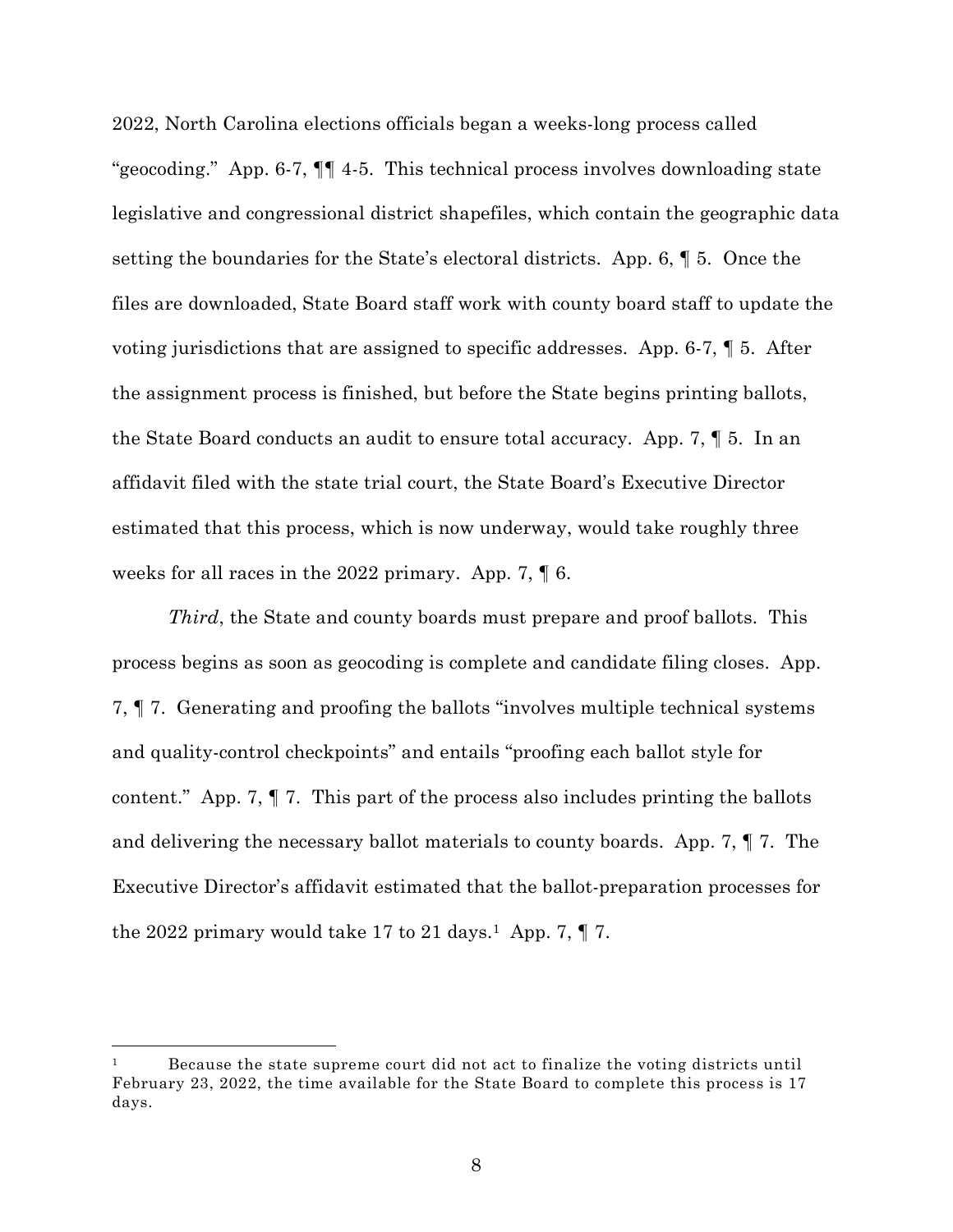*Fourth*, North Carolina elections officials must distribute absentee ballots. Federal and state laws impose specific deadlines for mailing absentee ballots. Under federal law, absentee ballots must be sent to military and overseas voters at least 45 days before a primary election unless the State Board secures a waiver from the relevant presidential designee. 52 U.S.C. § 20302(a)(8), (g). Under state law, absentee ballots for all voters must be available at least 50 days before a primary election unless the State Board authorizes a reduction to 45 days or a court appeal is pending. *See* N.C. Gen. Stat. § 163-227.10(a).

*Fifth*, the State Board needs time to support county boards as they conduct necessary tasks to prepare for in-person voting. For example, the State Board works with county boards to prepare voting-tabulation machines, test equipment, and conduct a mock election to identify and remedy any technical problems. App. 9, ¶ 13. The State Board tries to allocate two weeks to prepare for the mock election and two weeks for any remedial steps that may need to occur after the mock election. App. 9, ¶ 13. In-person early voting begins on April 28—nineteen days before primary election day.2 N.C. Gen. Stat. § 163-227.2(b).

In her affidavit, the Executive Director told the state trial court that to accommodate a May 17, 2022 statewide primary date, the State Board would need the State's voting districts—and accompanying shapefiles for geocoding—to be

 <sup>2</sup> The need to complete these troubleshooting processes means that securing exemptions from the absentee-ballot-mailing deadlines is not an escape hatch for the State Board. Even if the State Board mails absentee ballots later than planned, it still needs ample time to complete all of the technical processes necessary to ensure that the election will run smoothly.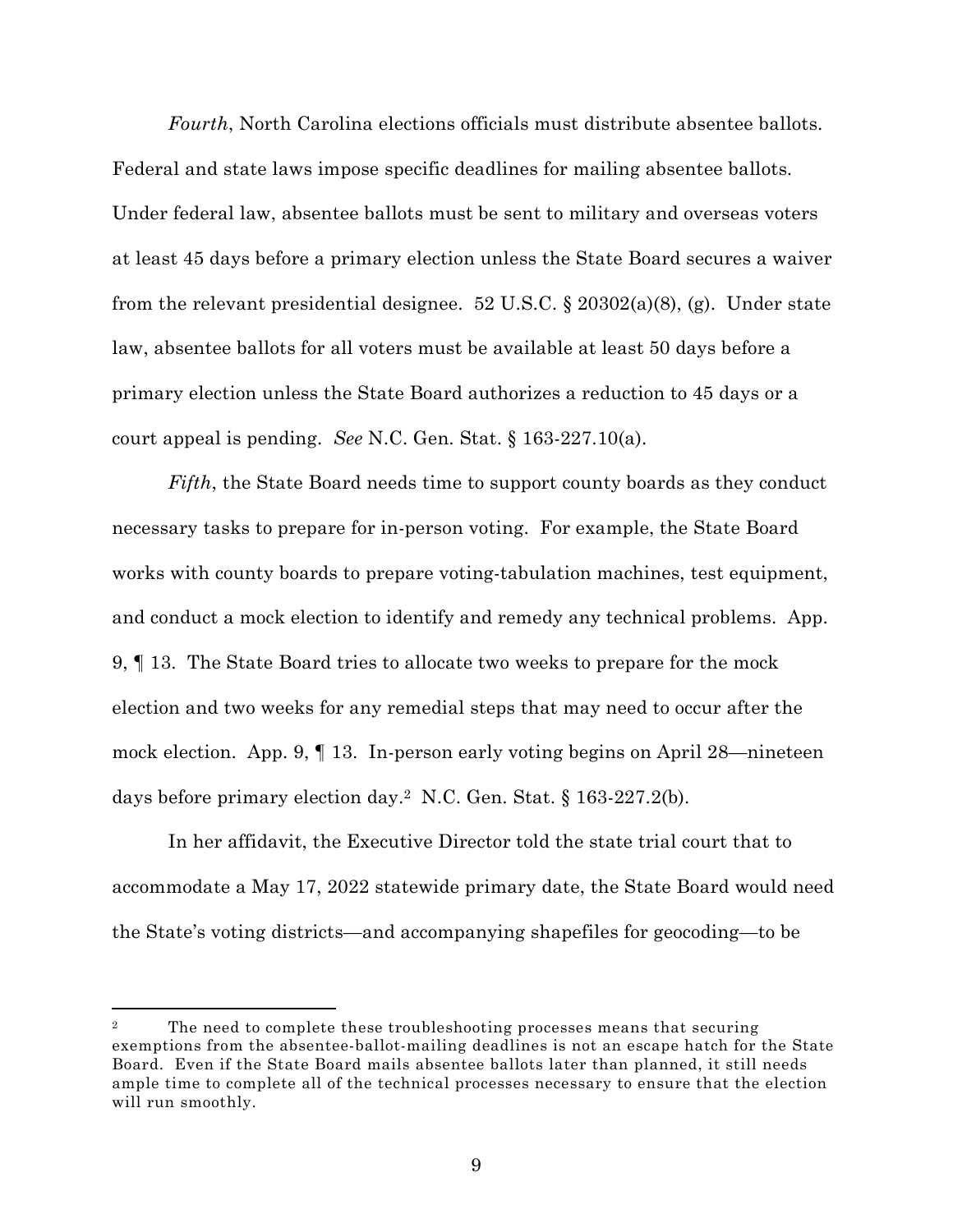finalized by mid-February to allow her staff and the county boards to have absentee ballots prepared sufficiently in advance of the primary to comply with state and federal law. App. 13, ¶ 23.

### **C. Plaintiffs challenge the State's new maps, delaying elections preparations.**

After every decennial census, the North Carolina General Assembly must revise the State's legislative districts and apportion representatives among those districts. N.C. Const. art. II, §§ 3, 5. On November 4, 2021, the General Assembly enacted congressional and state legislative reapportionment maps. *See* 2021 N.C. Sess. Laws 173 (N.C. Senate map); 2021 N.C. Sess. Laws 174 (congressional map); 2021 N.C. Sess. Laws 175 (N.C. House of Representatives map). The enacted maps were to apply in the 2022 elections, beginning with the State's primaries this spring.

Shortly after the General Assembly enacted the new maps, on November 16 and 18, 2021, two sets of plaintiffs sued in state trial court, alleging that the maps violated various provisions of the state constitution. At that time, the State's primary election was set for March 8, 2022. *See supra* p. 4; N.C. Gen. Stat. § 163- 1(b). Candidates seeking a party primary nomination were required to file notice of their candidacy with the State Board during a two-week period in December 2021. *Id.* § 163-106.2.

With the candidate-filing deadline rapidly approaching, plaintiffs moved to preliminarily enjoin the enacted maps and stay the deadline. The trial court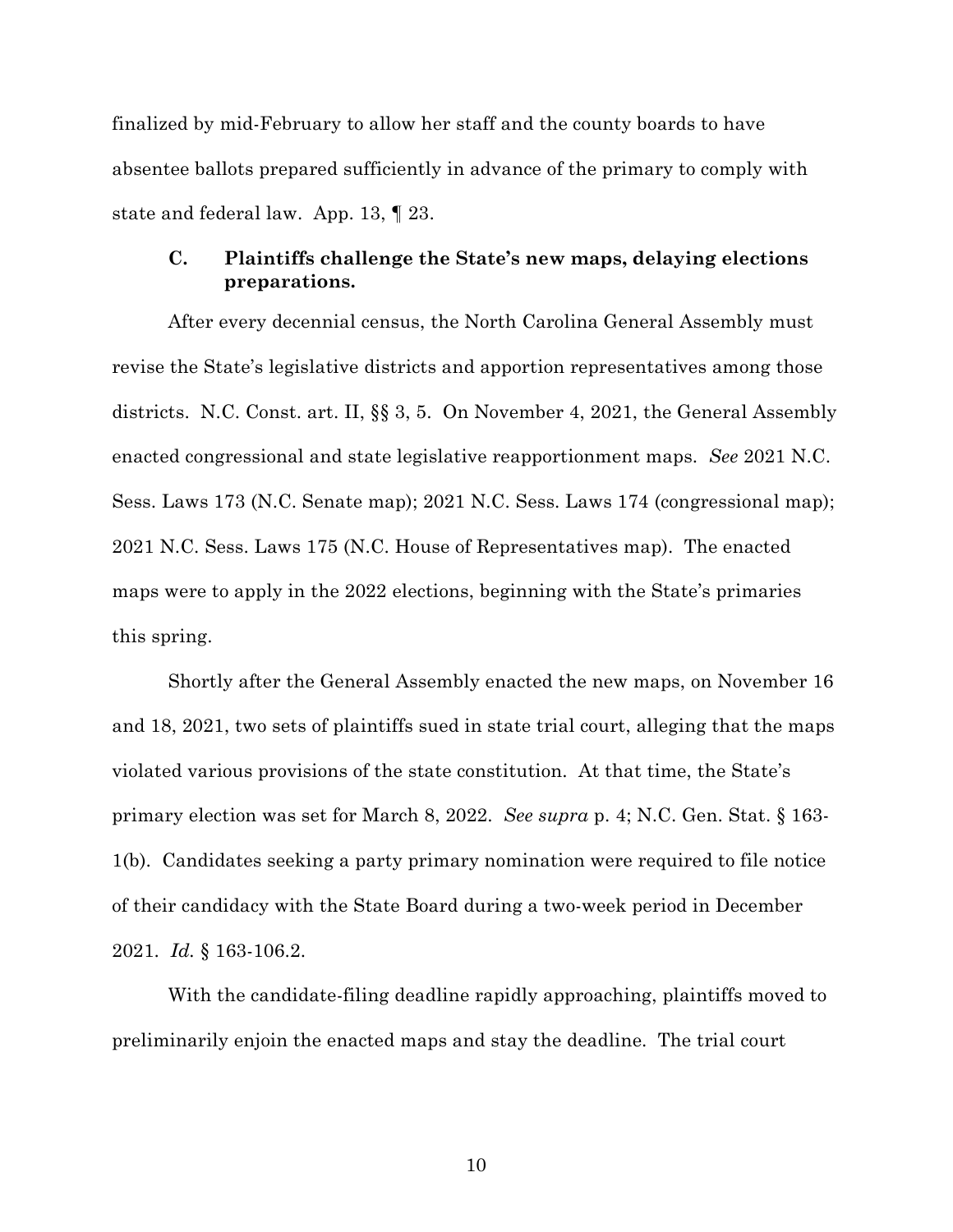denied the motion. *N.C. League of Conservation Voters, Inc. v. Hall*, 2021 WL 6883732, at \*5 (N.C. Super. Ct. Dec. 3, 2021).

Plaintiffs bypassed the North Carolina Court of Appeals and sought relief in the North Carolina Supreme Court. In its filing to the state supreme court, the State Board took no position on the merits of plaintiffs' claims. State Def. Response to Pet. for Discretionary Review and Motion for Temporary Stay, No. 413P21 (N.C. Dec. 8, 2021), https://bit.ly/3hqtRjc. Instead, the State Board highlighted several administrative considerations. *Id.* at 4-9. Specifically, the State Board explained that staying the candidate-filing deadline beyond December 2021 would make a March 2022 primary infeasible. *Id.* at 3. The State Board noted that a delayed candidate-filing deadline could prevent county boards from meeting ballot-distribution deadlines and completing preparations for in-person voting. *Id.* Thus, the State Board advised the court that if it intended to stay the candidate-filing deadline beyond December 2021, the court should delay all contests scheduled for March 8. *Id.* at 9. The State Board then cross-referenced an affidavit from its Executive Director identifying May 17, 2022 as the latest date that the primary could occur without generating significant concerns. *Id.*

On December 8, 2021—after the candidate-filing period had been open for three days—the state supreme court stayed the remaining filing period and delayed all primary elections to May 17, 2022. *Harper v. Hall*, 865 S.E.2d 301, 302 (N.C. 2021). The court preliminarily enjoined the new maps and remanded the case to the trial court. *Id.* at 302-03.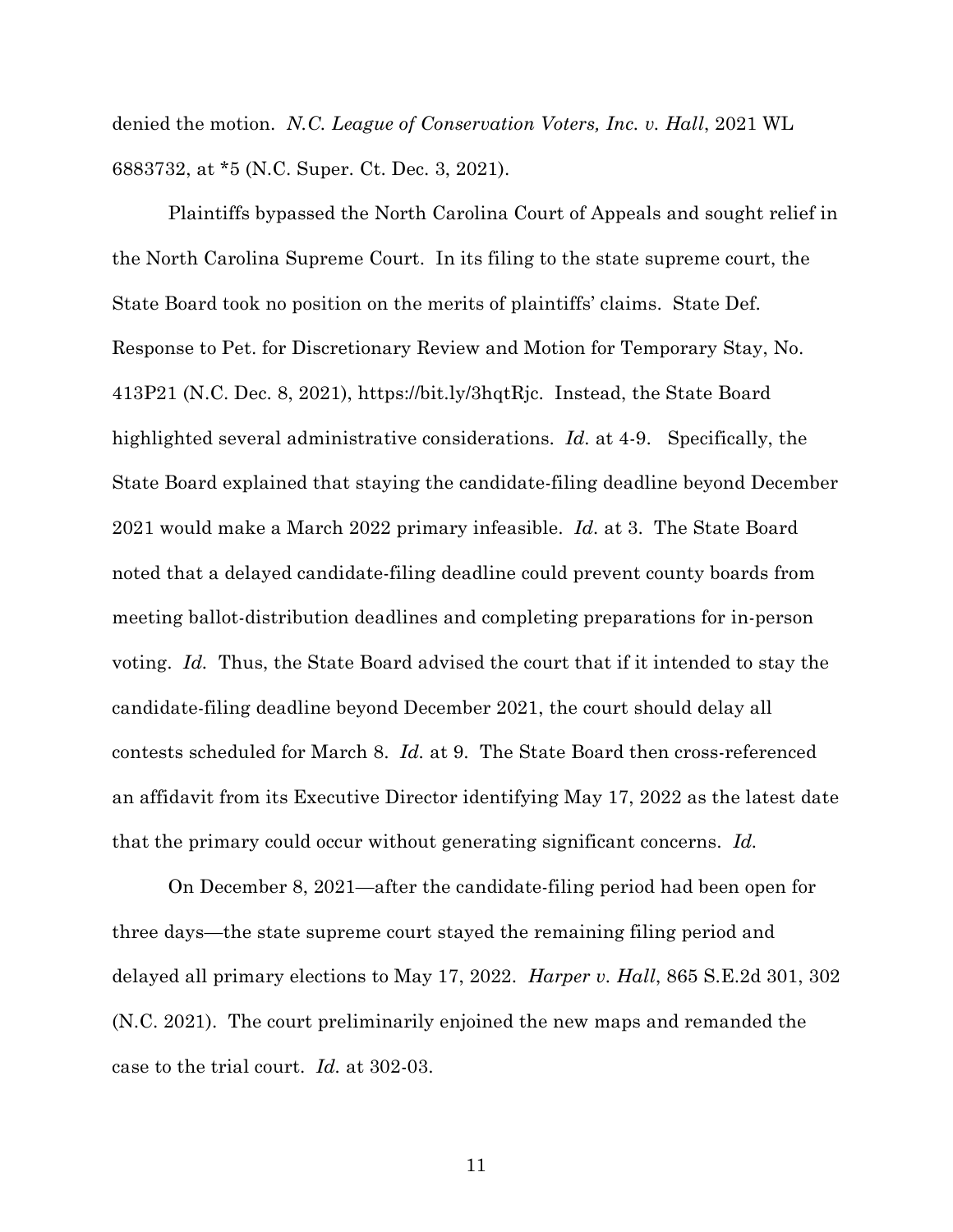On remand, the trial court upheld the General Assembly's maps and entered final judgment for the legislative defendants. *N.C. League of Conservation Voters, Inc. v. Hall*, 2022 WL 124616, at \*115 (N.C. Super. Ct. Jan. 11, 2022). Again, plaintiffs appealed directly to the North Carolina Supreme Court.

The State Board continued to take no position on the merits of the issues before the court and used its brief to identify certain administrative concerns. State Def. Br., No. 413PA21 (N.C. Jan. 28, 2022), https://bit.ly/3plzCmA. Specifically, the State Board explained how further delay of the primary election beyond May 2022 could cause disruption. For example, the State Board anticipated confusion over whether absentee ballot requests made for the May 2022 primary would remain valid if the primary were again delayed. *Id.* at 5; *see* N.C. Gen. Stat. § 163-230.2 (requiring voters who request absentee ballots to indicate the specific date of the election for which they are seeking a ballot); *id.* § 163-237(d7) (making it a felony for any election worker to "knowingly send[ ] or deliver[ ] an absentee ballot to any person who has not requested an absentee ballot"). The Board also reiterated that further delays could interfere with the timeline for administering the November general election. State Def. Br., *supra*, at 5-6.

The state supreme court held that the enacted maps violated numerous provisions of the state constitution, including the free elections clause, the equal protection clause, the free speech clause, and the freedom of assembly clause. *Harper v. Hall*, 867 S.E.2d 554 (N.C. 2022). The court therefore enjoined the maps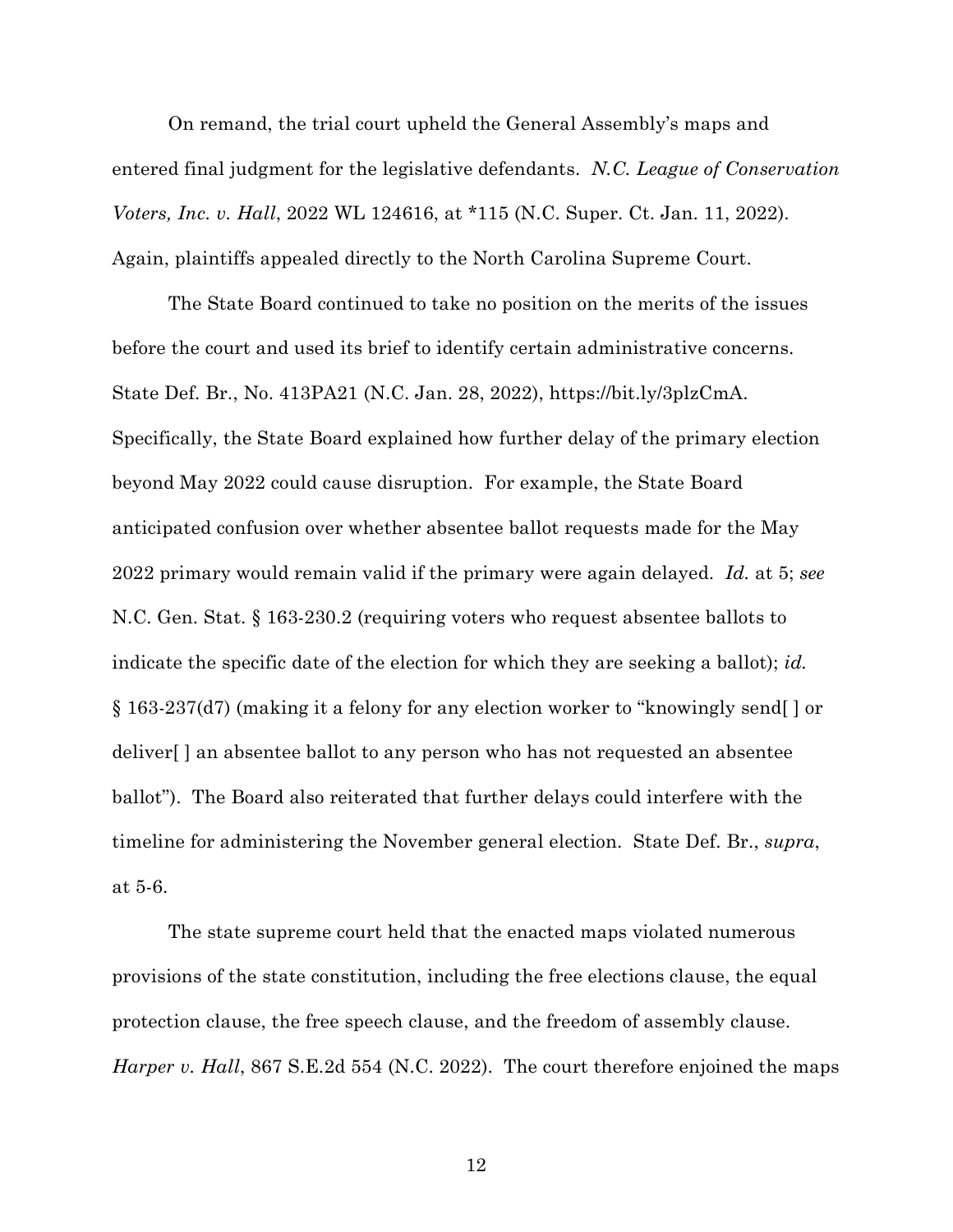and set an expedited schedule for the parties to submit new districting plans to the trial court. *Id.* at 558. The court told State Respondents to anticipate new districting plans by February 23, 2022. *Id.* The court also ordered State Respondents "to take all necessary measures to ensure that the 17 May 2022 primary election and all subsequent elections occur as scheduled using the remedial districting plans." *Id*.

On February 23, 2022, the trial court on remand entered an order adopting remedial maps. That same day, the state supreme court denied requests from multiple parties for a temporary stay of the trial court's order.

### **D. State and county elections officials begin to carry out the 2022 primary election.**

In the week since the trial court's order adopting remedial maps—and consistent with the state supreme court's directive to take "all necessary measures" to carry out the May 17, 2022, primary date—the State Board and North Carolina's 100 county boards have taken immediate action to begin administering the primary election.

*First*, the elections boards began the technical geocoding work of ensuring that voters throughout the State are assigned to the right voting jurisdictions in the State's electoral management system.

*Second*, the elections boards returned to conducting the candidate-filing process, which reopened on February 24, 2022. Candidates who filed to run for office in December 2021, but who found themselves in new districts after the state supreme court's orders, had the opportunity to withdraw and file in their new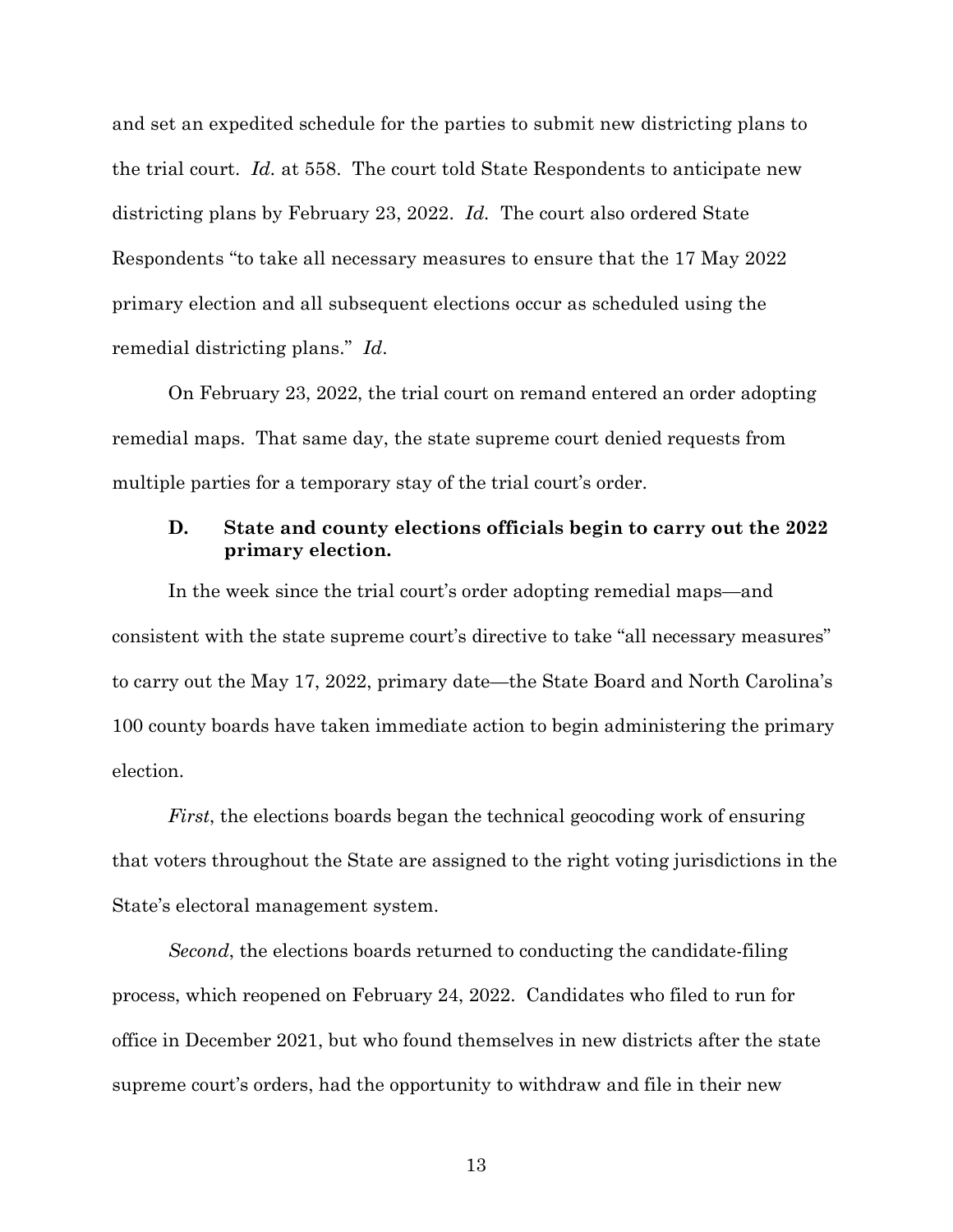districts. That withdrawal deadline passed yesterday, March 1, 2022. Two days remain for candidates seeking to file notice of their candidacy who have not yet filed for any office.

*Third*, after the filing window closes and geocoding is complete, state and county elections officials will immediately begin the ballot-preparation process. This process must be completed by March 28, 2022—26 days from now—so that absentee ballots may be distributed 50 days in advance of the primary to comply with state law. App. 23,  $\P$  4. If the State Board authorizes a reduction from 50 to 45 days to make absentee ballots available, both state and federal law will require absentee ballots to be made available no later than April 1, 2022—30 days from now.3 App. 23, ¶ 4.

As the State Board works to administer the 2022 primary, Applicants seek an emergency stay from this Court of the state-court orders holding the General Assembly's original congressional map unconstitutional and adopting a remedial map. Application at 2.

#### **REASONS FOR DENYING THE STAY**

## **I. The** *Purcell* **Principle Provides an Independent and Sufficient Reason to Deny the Stay Application.**

Time and again over the last two decades, this Court has consistently cautioned courts not to alter States' elections laws and processes "in the period close to an election." *Andino v. Middleton*, 141 S. Ct. 9, 10 (2020) (Kavanaugh, J.,

 <sup>3</sup> Because the 45-day federal deadline falls on April 2, 2022—a Saturday—the deadline is effectively the day before—Friday, April 1. App. 23, ¶ 4.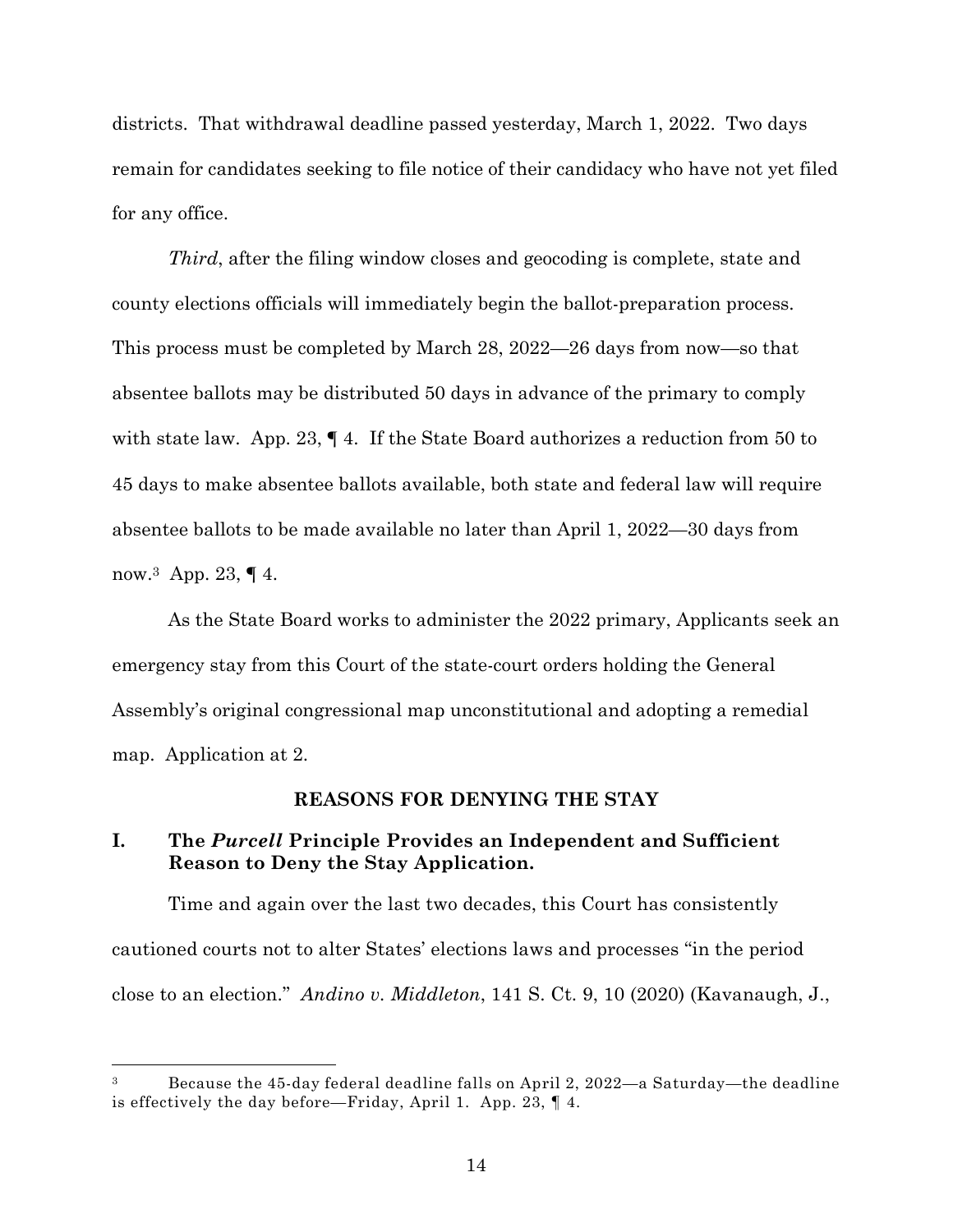concurring in grant of application for stay); *see Purcell v. Gonzalez*, 549 U.S. 1, 4-6 (2006) (per curiam). The Court has not yet resolved whether this rule—"the *Purcell* principle"—is "absolute" or rather "simply heightens the showing necessary" for a party challenging state election laws to "overcome the State's extraordinarily strong interest in avoiding late, judicially imposed changes to its election laws and procedures." *Merrill v. Milligan*, 142 S. Ct. 879, 881 (2022) (Kavanaugh, J., concurring in grant of applications for stays). Regardless, the *Purcell* principle forecloses the relief that Applicants seek here.<sup>4</sup> A stay from this Court would significantly interfere with the State Board's ongoing efforts to prepare for and administer the May 2022 primary.

### **A. The** *Purcell* **principle bars federal intervention into state elections close to an election.**

"[F]or many years, this Court has repeatedly emphasized that federal courts ordinarily should not alter state election rules in the period close to an election." *Andino*, 141 S. Ct. at 10 (Kavanaugh, J., concurring in grant of application for stay); *see also Milligan*, 142 S. Ct. at 879; *Merrill v. People First of Ala.*, 141 S. Ct. 25 (2020); *Merrill v. People First of Ala.*, 141 S. Ct. 190 (2020); *Clarno v. People Not Politicians*, 141 S. Ct. 206 (2020); *Little v. Reclaim Idaho*, 140 S. Ct. 2616 (2020);

 <sup>4</sup> If *Purcell* is not an absolute bar, the principle could perhaps be overcome when "(i) the underlying merits are entirely clearcut in favor of the [applicant]; (ii) the [applicant] would suffer irreparable harm absent the injunction; (iii) the [applicant] has not unduly delayed bringing the complaint to court; and (iv) the changes in question are at least feasible before the election without significant cost, confusion, or hardship." *Milligan*, 142 S. Ct. at 881 (Kavanaugh, J., concurring in grant of applications for stays). Even assuming that Applicants can satisfy the second and third elements of this test, they cannot satisfy the first or fourth. *See infra* Parts I.B, II.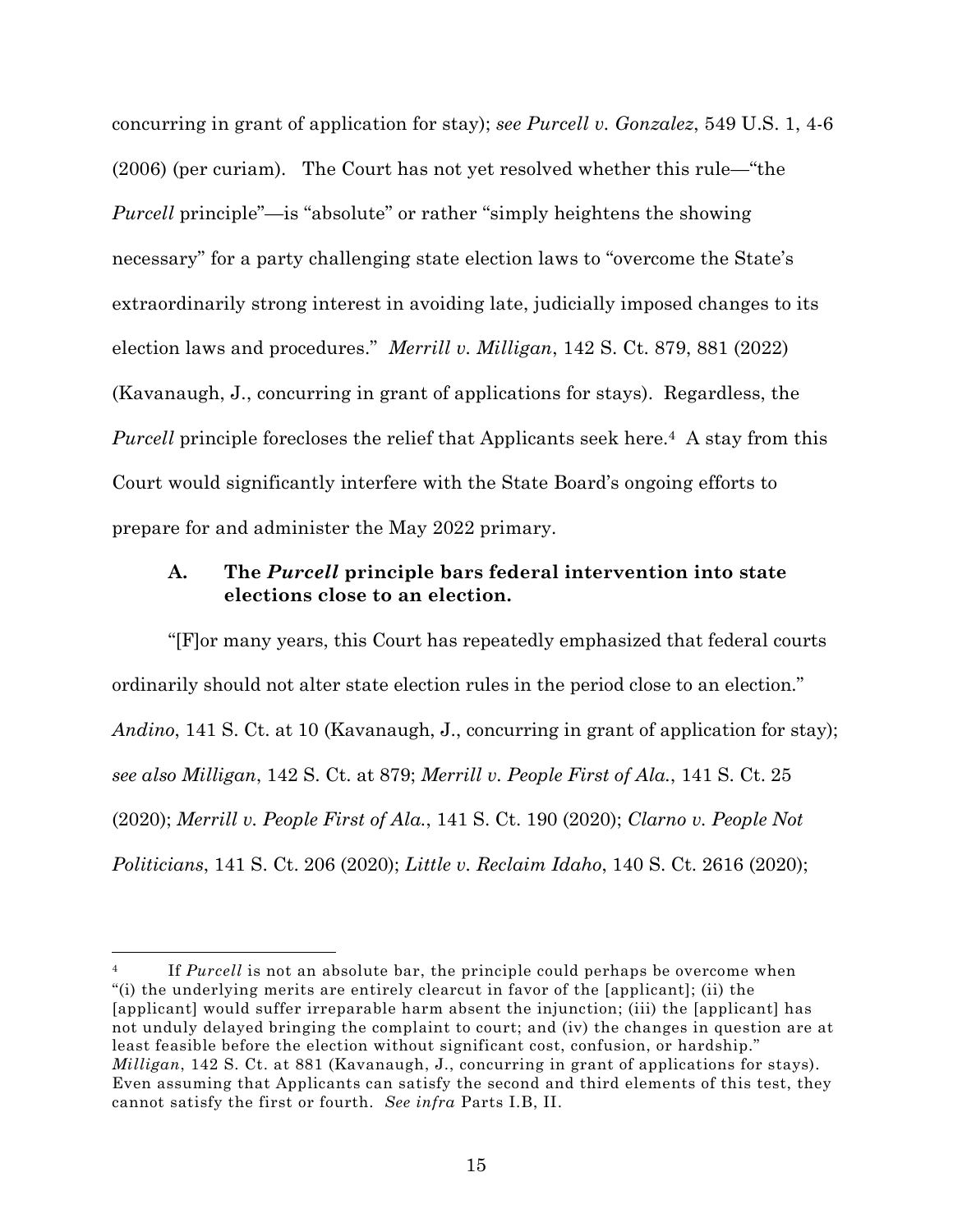*Republican Nat'l Comm. v. Democratic Nat'l Comm.*, 140 S. Ct. 1205 (2020) (per curiam); *Democratic Nat'l Comm. v. Wisc. State Legislature*, 141 S. Ct. 28 (2020) (declining to vacate stay); *Benisek v. Lamone*, 138 S. Ct. 1942 (2018) (per curiam); *Veasey v. Perry*, 574 U.S. 951 (2014).

This "bedrock tenet of election law," *Milligan*, 142 S. Ct. at 880 (Kavanaugh, J., concurring in grant of applications for stays), is grounded in the recognition that late-breaking judicial intervention risks impinging upon the right with the "most fundamental significance under our constitutional structure"—the right to vote. *Burdick v. Takushi*, 504 U.S. 428, 433 (1992) (cleaned up); *see also Purcell*, 549 U.S. at 4-5. When courts revise a State's elections rules or procedures too close to an election, their orders "can themselves result in voter confusion and consequent incentive to remain away from the polls." *Purcell*, 549 U.S. at 4-5; *see also Democratic Nat'l Comm. v. Wisc. State Legislature*, 141 S. Ct. 28, 42 (2020) (*DNC*) (Kagan, J., dissenting) ("Last-minute changes to election processes may baffle and discourage voters; and when that is likely, a court has strong reason to stay its hand.")*.*

But it is not just voters who may suffer because of a court's intercession. "Late judicial tinkering with election laws can lead to . . . unanticipated and unfair consequences for candidates [and] political parties, . . . among others." *Milligan*, 142 S. Ct. at 881 (Kavanaugh, J., concurring in grant of applications for stays). And it can impose significant administrative burdens on state and county elections staff.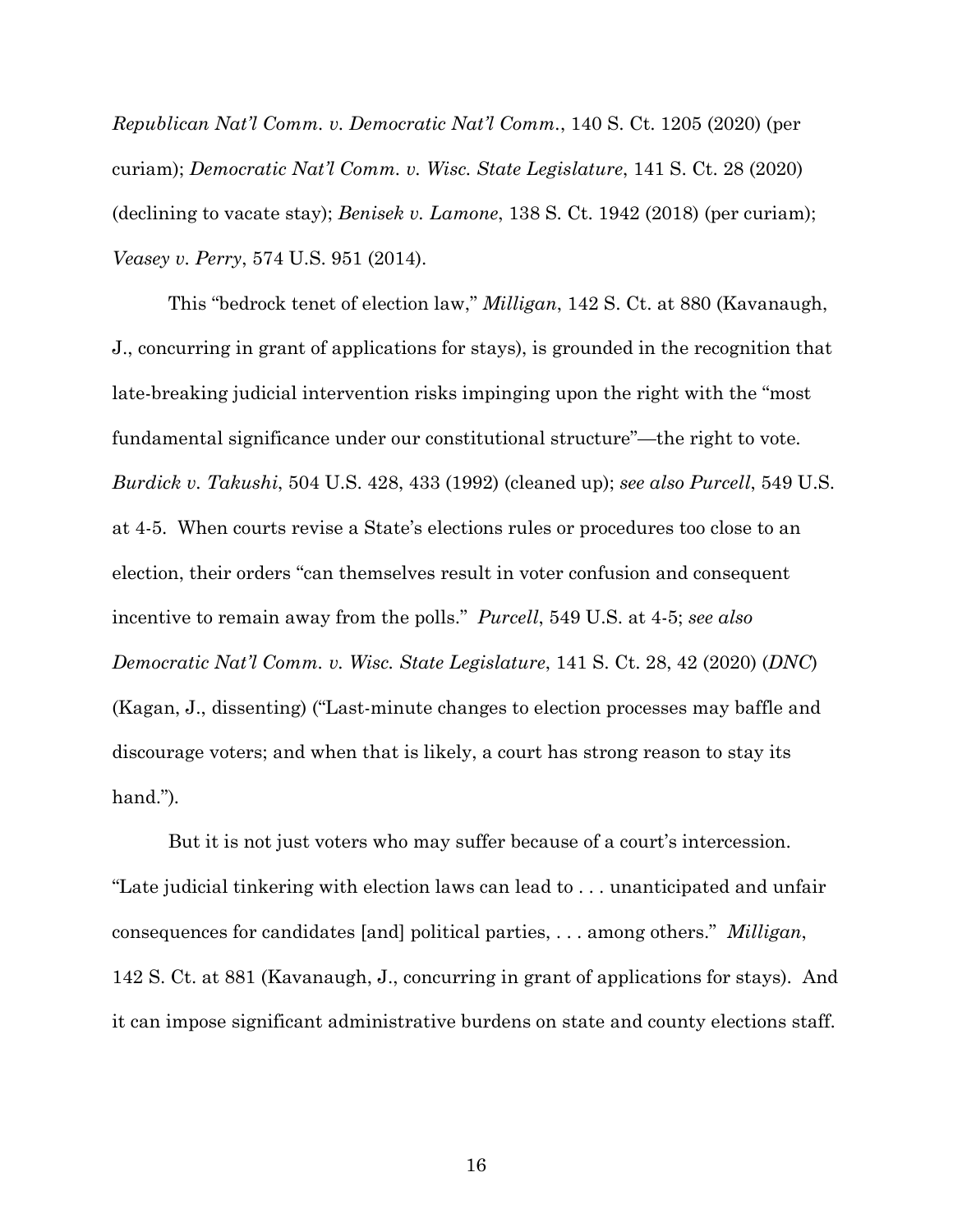While these adverse consequences can undoubtedly result from *any* judicial intervention—federal or state—members of this Court have recently implied that the *Purcell* principle bars only *federal* courts' intervention in a State's elections processes. *See, e.g.*, *id.* at 881 (Kavanaugh, J., concurring in grant of applications for stays) ("It is one thing for a State on its own to toy with its election laws close to a State's elections. But it is quite another thing for a federal court to swoop in and re-do a State's elections laws in the period close to an election."); *DNC*, 141 S. Ct. at 28 (Roberts, C.J., concurring in denial of application to vacate stay) (similar); *see also Milligan*, 142 S. Ct. at 880 (Kavanaugh, J., concurring in grant of applications for stays) ("This Court has repeatedly stated that *federal* courts ordinarily should not enjoin a state's election laws in the period close to an election." (emphasis added)); *Republican Nat'l Comm. v. Democratic Nat'l Comm.*, 140 S. Ct. 1205, 1207 (2020) (per curiam) ("*[F]ederal* courts should ordinarily not alter the election rules on the eve of an election." (emphasis added)). This federal-state distinction—which would seem to be grounded in the Court's abiding respect for state sovereignty—is certainly consistent with the Court's orders in the years since it decided *Purcell*. While the Court has repeatedly invoked *Purcell* in overriding decisions from the lower federal courts, it has never used the rule to stay or vacate a state court's action.

#### **B. The** *Purcell* **principle applies here and precludes a stay.**

*Purcell* forecloses the relief that Applicants seek from this Court. Their stay application is a straightforward request for a federal court to intervene in a state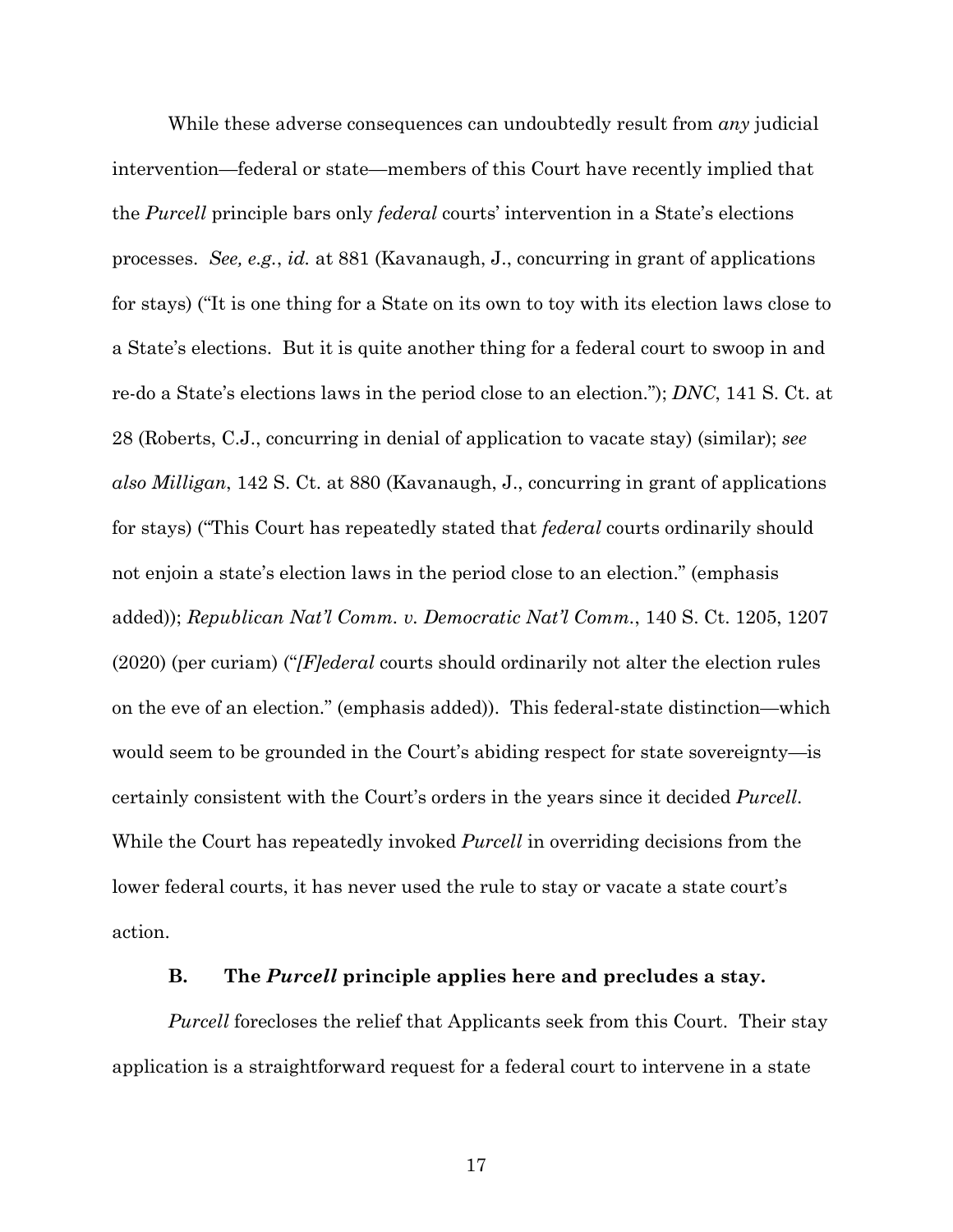election with the statewide primary just eleven weeks away. If granted, the stay would jeopardize state and county elections officials' efforts to prepare for and administer the primary and general elections as scheduled. And it would threaten precisely the "unanticipated and unfair consequences for candidates, political parties, and voters" that the *Purcell* principle seeks to avoid. *Milligan*, 142 S. Ct. at 881 (Kavanaugh, J., concurring in grant of applications for stays); *see Purcell*, 549 U.S. at 5. For those reasons, the stay must be denied.

First, Applicants' stay request asks this Court to violate *Purcell*'s proscription on judicial intervention too close to a state election. North Carolina's primary is set for May 17—eleven weeks from now. Candidate filing will close in two days. The candidate-withdrawal deadline has already passed. And state and federal law require elections officials to begin mailing absentee ballots in less than a month. *See supra* p. 14; *compare with, e.g.*, *Milligan*, 142 S. Ct. at 879 (Kavanaugh, J., concurring in grant of applications for stay) (finding that *Purcell* weighed against federal-court intervention when primary elections began by absentee voting in seven weeks).

State Respondents recognize, of course, that judicial intervention now, eleven weeks before the statewide primary, would certainly be less prejudicial than intervention mere days before the statewide primary. But that is beside the point. In December of last year, the State Board informed North Carolina's state courts that redistricting needed to be completed by mid-February, and that the primary needed to be May 17, 2022, for elections officials to be ready for a second primary no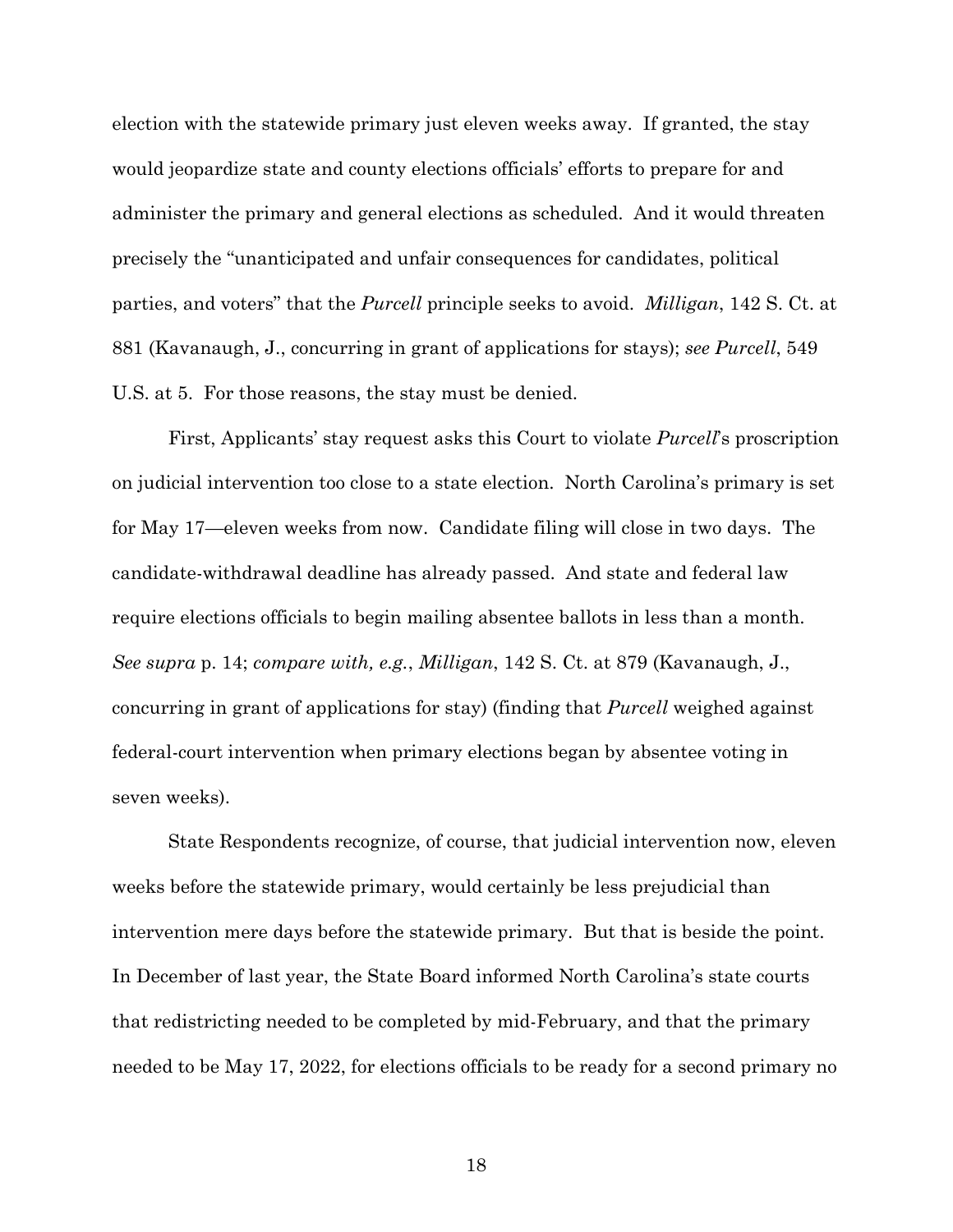later than July 26, 2022, and a general election on November 8, 2022. App. 13, ¶ 23. A stay from this Court at this late date would jeopardize that orderly administration.

Second, *Purcell* warns that late-breaking intervention by federal courts can impose significant costs and create widespread confusion. *Purcell*, 549 U.S at 5; *see also Milligan*, 142 S. Ct. at 880-81 (Kavanaugh, J., concurring in grant of applications for stays). That would undoubtedly be the case here.

To begin, a stay would significantly burden the State's administration of the upcoming election. As explained above, a series of the State's election-preparation efforts for the upcoming primary are contingent on finalized maps. Since the state supreme court's orders last week, state and county elections officials have relied on the trial court's remedial maps to begin the technical work of ensuring that voters throughout the State are assigned to the right voting jurisdictions; begin advising voters about the May 2022 primary; and resume oversight of the candidate-filing process. A stay would require these officials to undo and redo much of this work. And, while the week between the state supreme court's orders and the filing of this response may seem insignificant to an outside observer, the current elections schedule for 2022 already requires the State Board to conduct all of its electionpreparation efforts as rapidly and efficiently as can reasonably be expected.

Candidates in North Carolina's races may also suffer significant prejudice from a stay. The deadline for candidates to withdraw their notices of candidacy has already ended. And the time for candidates to declare their intent to run for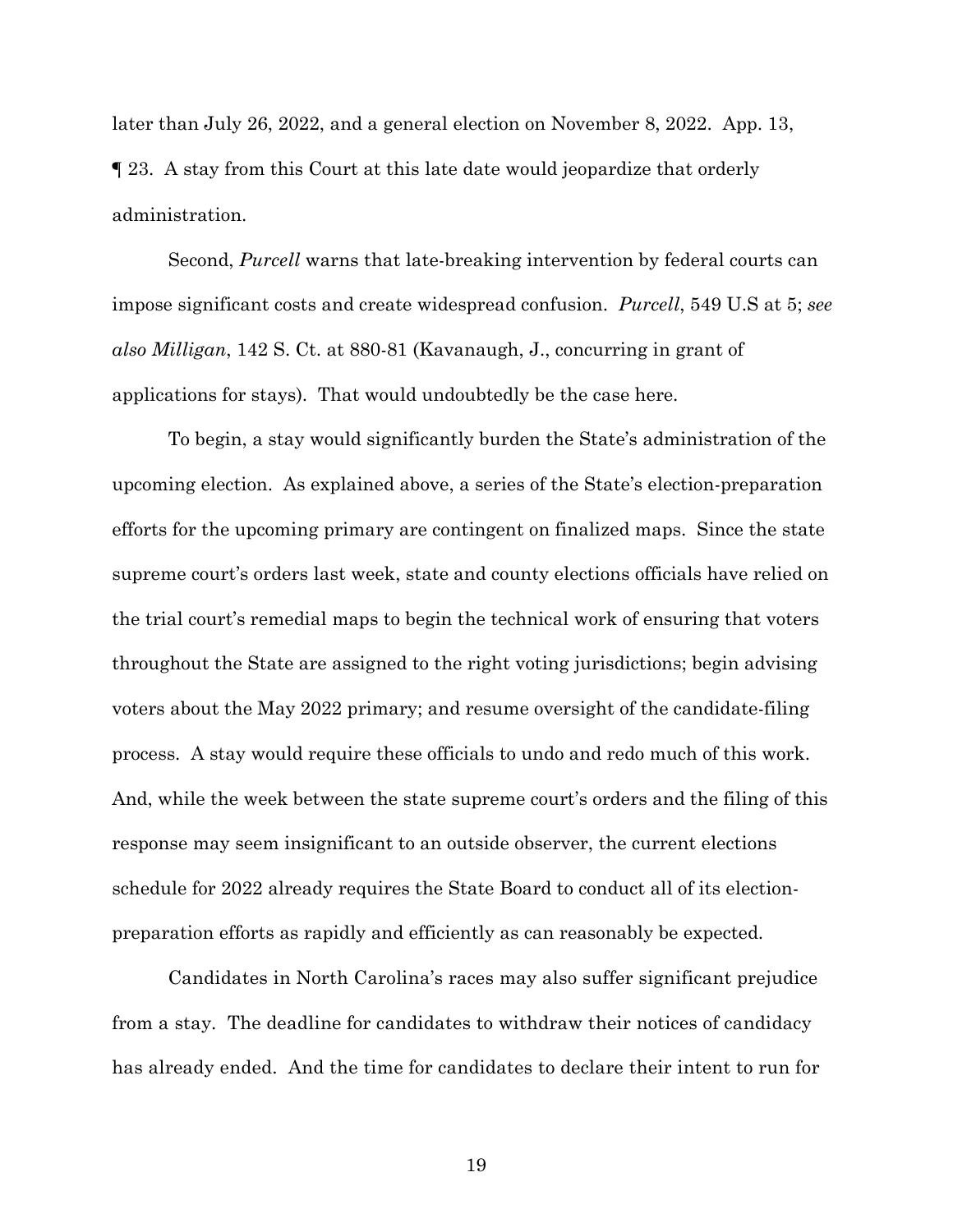office based on the new congressional map will end in just two days. Thus, if this Court enters a stay and the State reverts back to the old map, any number of candidates may find themselves registered to run in the wrong district.

Finally, in addition to these known risks, a stay could create the potential for other unanticipated consequences. The 2022 election cycle has already been challenging. North Carolina elections officials have needed to navigate a global pandemic, widely publicized census delays, delayed municipal elections, and this litigation, all while trying to stay on track for a general election in November. Further changes to the State's election rules could cause delays or complications in ways that are impossible to foresee. *See DNC*, 141 S. Ct. at 31 (Kavanaugh, J., concurring in denial of application to vacate stay) ("Even seemingly innocuous latein-the-day judicial alterations to state election laws can interfere with administration of an election and cause unanticipated consequences.").

For all these reasons, the Court should deny the requested relief. As they are every election cycle, North Carolina's elections officials are committed to meeting the deadlines that have been imposed and to complying with all of their obligations under state and federal law. Nevertheless, when judicial intervention would impose serious administrative burdens, cause voter confusion, and prejudice candidates, *Purcell* forecloses emergency relief—particularly where, as here, those consequences would come at the hands of a *federal* court. *E.g.*, *Milligan*, 142 S. Ct. at 880-81 (Kavanaugh, J., concurring in grant of applications for stays).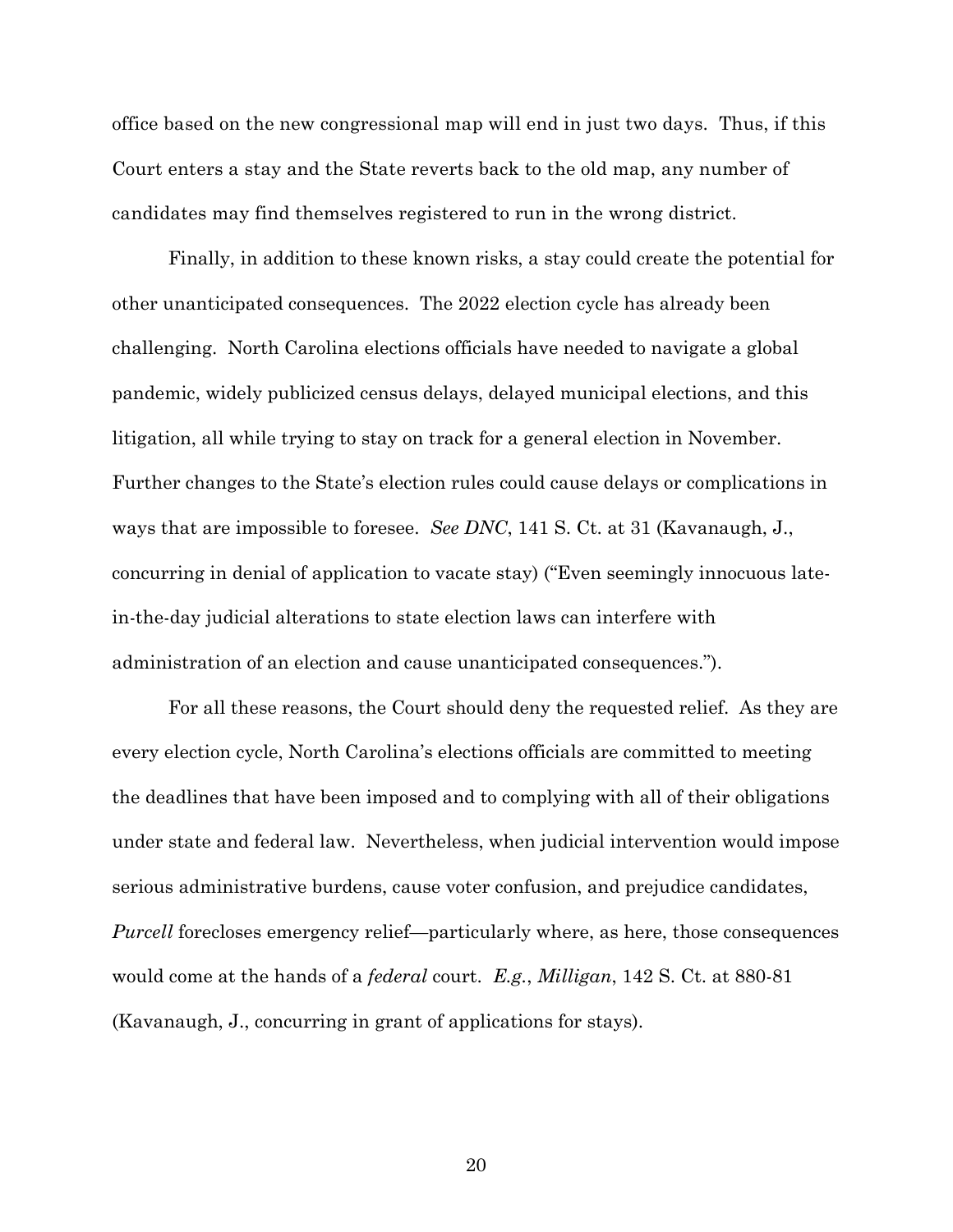**II. Accepting Applicants' Merits Arguments Would Upend the Administration of Elections.** 

Applicants' Elections Clause claim also fails on the merits, undermining further their case for a stay. Applicants assert that the Clause forbids state courts from reviewing the state rules that govern congressional elections. Application at 12. Specifically, they claim that state legislatures are the sole state entity with any authority to establish and revise such rules. Application at 14. But this argument proves far too much. Not only is the argument contrary to this Court's precedent, but accepting it here would also upend settled elections procedures across the country.

The Elections Clause provides that "[t]he Times, Places and Manner of holding Elections for Senators and Representatives, shall be prescribed in each State by the Legislature thereof; but the Congress may at any time by Law make or alter such Regulations, except as to the Places of chusing Senators." U.S. Const. art. I, § 4, cl. 1. This Court has already held that this Clause does not, as Applicants claim, exempt state redistricting laws from state constitutions. The Court made clear less than a decade ago that "[n]othing in [the Elections Clause] instructs, nor has this Court ever held, that a state legislature may prescribe regulations on the time, place, and manner of holding federal elections in defiance of provisions of the State's constitution." *Ariz. State Legislature v. Ariz. Indep. Redistricting Comm'n*, 576 U.S. 787, 817-18 (2015).

But even taking Applicants' argument on its own terms, the claim that state legislatures are solely responsible for state rules governing federal elections—and,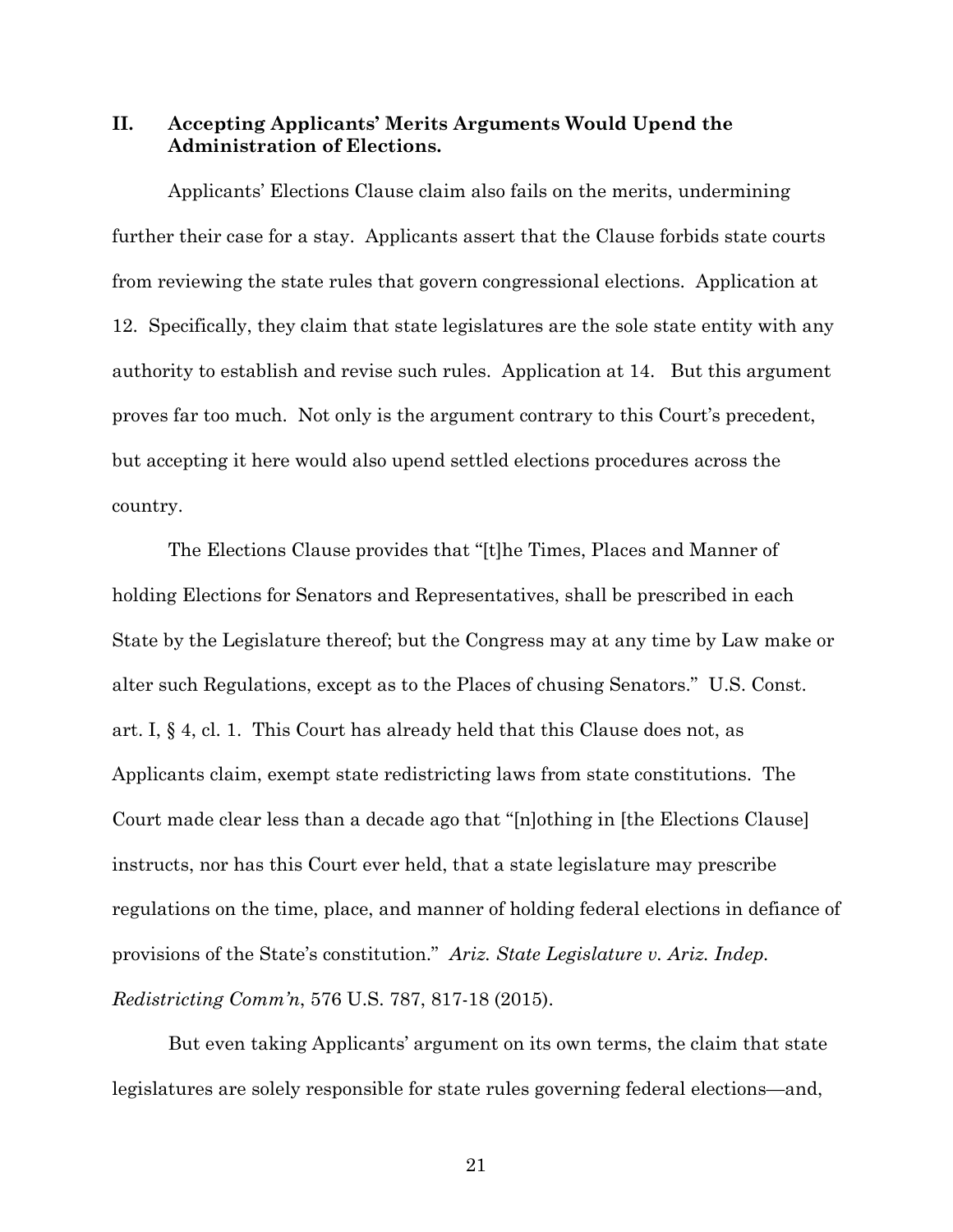thus, that they may ignore requirements imposed by the people of a State through their constitution—simply cannot be the law.

For one thing, a constitutional rule of that kind would raise serious administrability concerns. When a state legislature regulates the times, places, and manner of elections, it generally does so for all elections in the State—not just for congressional contests. For instance, if a legislature prohibits persons convicted of a felony from voting until they have served their full criminal sentences, that law will almost certainly apply, on its face, to every election in the State. *E.g.*, N.C. Gen. Stat. §§ 13-1, 163-55(a)(2). This approach to elections lawmaking makes sense. After all, congressional contests nearly always happen on the same day as other state and local races. Voters do not vote on separate days, under separate rules, or on separate ballots for federal contests.

But this reality gives rise to a problem under Applicants' view of the Constitution. If the Elections Clause forbids state courts from invalidating state laws insofar as those laws apply to congressional contests, elections officials will be left trying to puzzle through how to apply state court decisions that strike down state laws as applied to state, county, and municipal elections. An elections official can hardly permit someone on felony probation to register to vote exclusively in local contests or limit them to voting only on the state or local items on an elections ballot. Applicants' interpretation of the Clause would, as a practical matter, necessitate the complete severance of federal elections and voter registration systems from state and local elections and systems moving forward.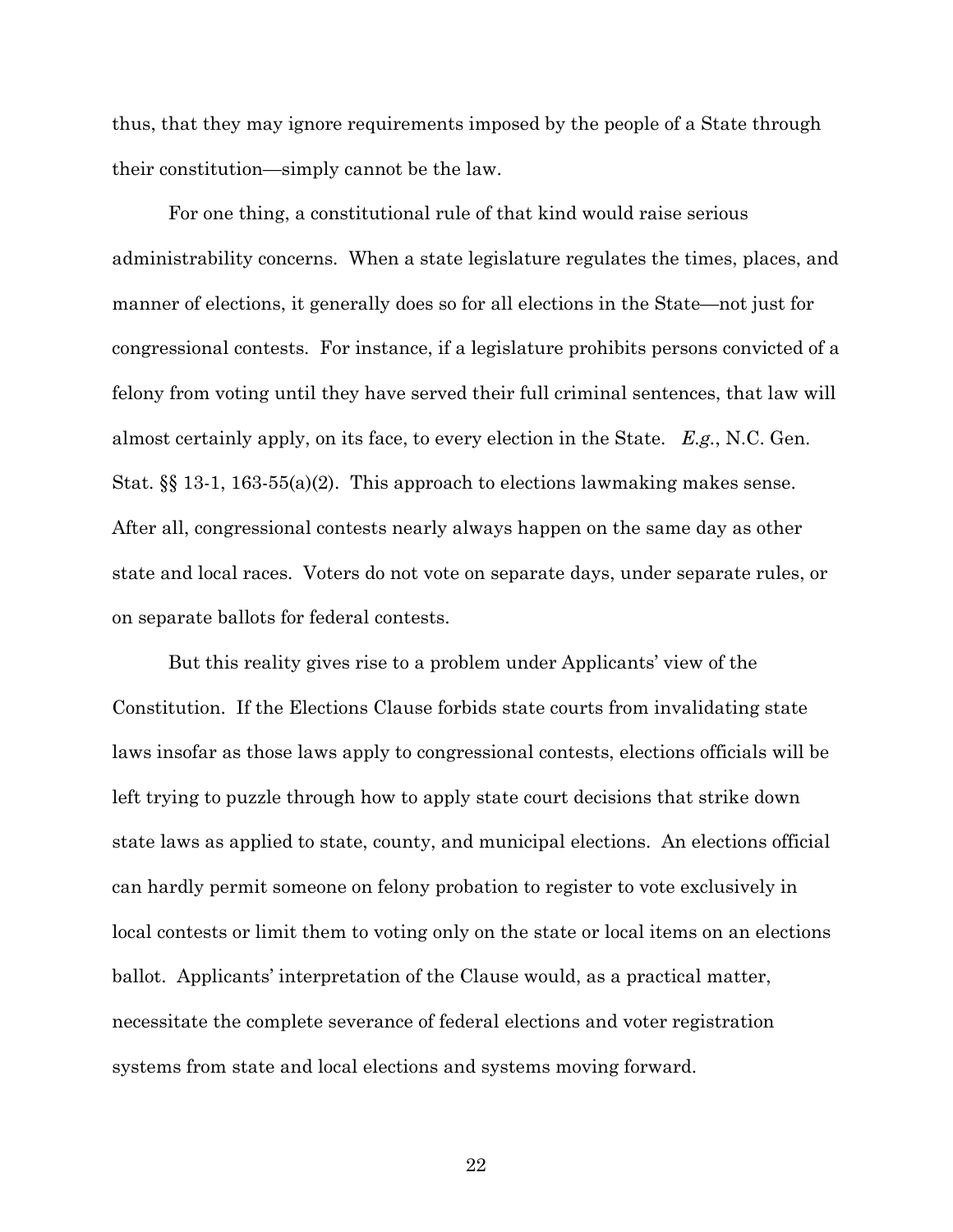Taken to its logical conclusion, moreover, Applicants' argument could preclude state legislatures from delegating authority over elections rulemaking to state and local boards. In North Carolina, for example, the State Board has the authority to determine the "number and location of the early voting sites to be established in each county." *Cooper v. Berger*, 809 S.E.2d 98, 112 n.11 (N.C. 2018); *see also* N.C. Gen. Stat. § 163-22(a) (granting the Board "authority to make . . . reasonable rules and regulations with respect to the conduct of primaries and elections . . . so long as they do not conflict" with state law). Yet rules instituting the Board's determinations are undoubtedly "Regulations" prescribing the "Times, Places and Manner" of a congressional election.

The Elections Clause does not forbid arrangements of this kind—nor could States administer orderly elections if it did. It would be utterly infeasible for state legislatures to enact legislation addressing all of the "interstitial policy decisions" inherent in overseeing elections. *See Cooper*, 809 S.E.2d at 112 n.11; *cf. Mistretta v. United States*, 488 U.S. 361, 372 (1989) ("[I]n our increasingly complex society, replete with ever changing and more technical problems, [the legislature] simply cannot do its job absent an ability to delegate power under broad general directives."). Applicants' understanding of the Elections Clause would threaten to invalidate the elections regimes in every State in the nation.

In sum, Applicants' merits arguments find no support in this Court's precedents and would upend how elections work in States across the country. This is another independent ground for denying Applicants' requested relief.